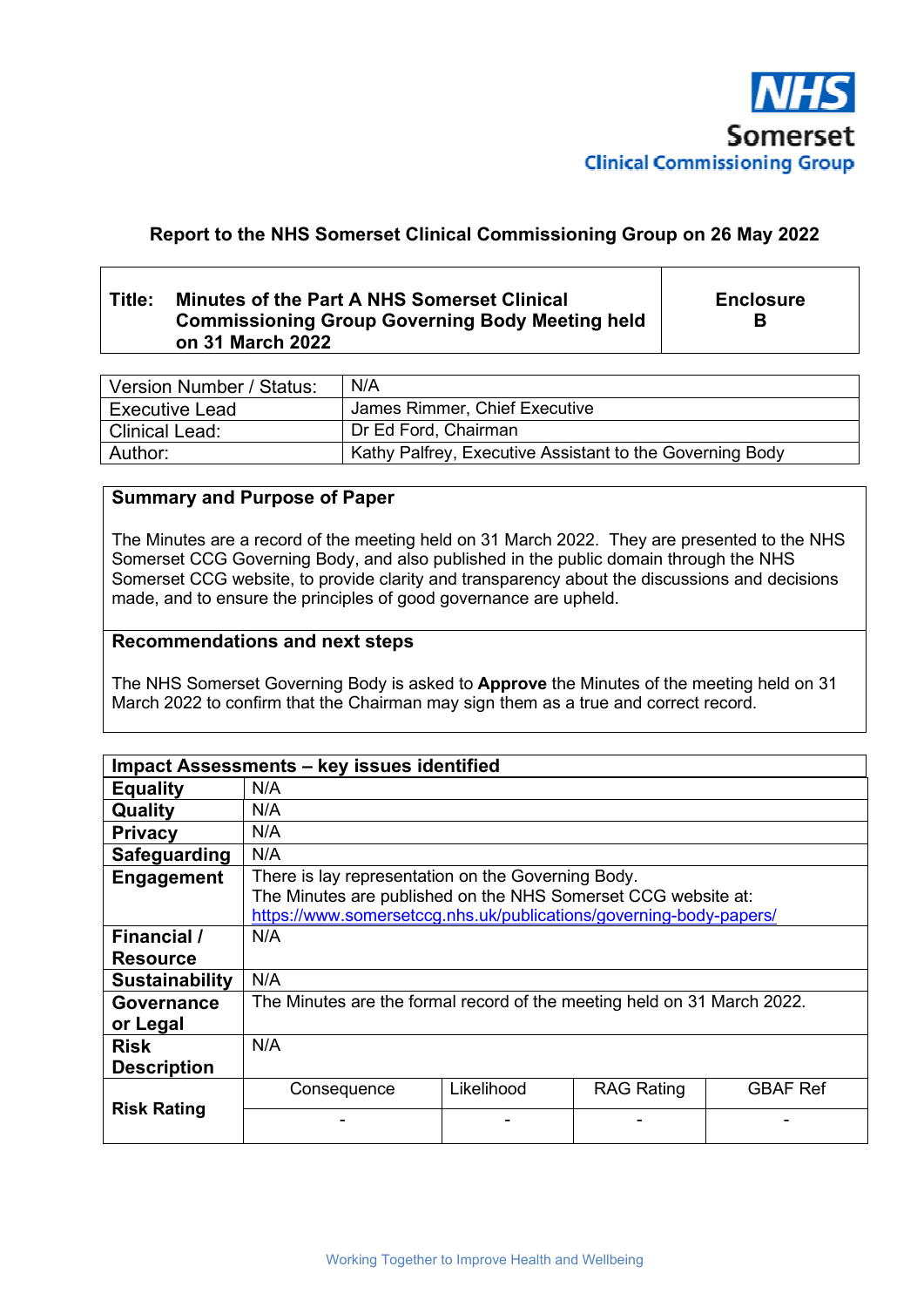

## Minutes of the **Part A** Meeting of the **NHS Somerset Clinical Commissioning Group Governing Body** held on **Thursday, 31 March 2022** via **MS Teams (Virtual Meeting)**

| Present:             | Dr Ed Ford                                                                                                       | CCG Chair,<br>GP Partner, Irnham Lodge Surgery,                                                                        |  |
|----------------------|------------------------------------------------------------------------------------------------------------------|------------------------------------------------------------------------------------------------------------------------|--|
|                      | Lou Evans                                                                                                        | Vice Chair, Health and Wellbeing Board<br><b>Non-Executive Director</b><br>CCG Vice Chair and Chair of Audit Committee |  |
|                      | <b>Basil Fozard</b>                                                                                              | (Lay Member)<br>Non-Executive Director, Secondary Care<br>Doctor                                                       |  |
|                      | <b>Trudi Grant</b>                                                                                               | Director of Public Health, Somerset County<br>Council                                                                  |  |
|                      | <b>Wendy Grey</b>                                                                                                | Non-Executive Director, Member Practice<br>Representative (to and including SCCG<br>036/2022                           |  |
|                      | <b>Neil Hales</b>                                                                                                | Interim Director of Commissioning                                                                                      |  |
|                      | David Heath                                                                                                      | Non-Executive Director, Patient and Public<br>Engagement (Lay Member)                                                  |  |
|                      | Maria Heard                                                                                                      | Programme Director, Fit For My Future                                                                                  |  |
|                      | <b>Alison Henly</b>                                                                                              | Director of Finance, Performance and<br>Contracting                                                                    |  |
|                      | Val Janson                                                                                                       | Director of Quality and Nursing                                                                                        |  |
|                      | <b>Trudi Mann</b>                                                                                                | Non-Executive Director, Member Practice<br>Representative                                                              |  |
|                      | <b>Grahame Paine</b>                                                                                             | Non-Executive Director (Finance and<br>Performance) (Lay Member)                                                       |  |
|                      | <b>James Rimmer</b>                                                                                              | <b>Accountable Officer and Chief Executive</b>                                                                         |  |
|                      | Dr Helen Thomas                                                                                                  | Non-Executive Director, Member Practice<br>Representative                                                              |  |
| In Attendance:       | <b>Judith Goodchild</b><br>Paul von der Heyde                                                                    | Chair, Healthwatch (Observer)<br><b>ICB Chair Designate</b>                                                            |  |
|                      | Jonathan Higman                                                                                                  | ICB Chief Executive Designate                                                                                          |  |
|                      | Sandra Wilson                                                                                                    | Observer Lay Member, Chair of Chairs of the                                                                            |  |
|                      |                                                                                                                  | Somerset Patient Participation Groups (PPGs)                                                                           |  |
| Secretariat:         | <b>Kathy Palfrey</b>                                                                                             | <b>Executive Assistant to the Governing Body</b>                                                                       |  |
| <b>SCCG 017/2022</b> | <b>WELCOME</b>                                                                                                   |                                                                                                                        |  |
|                      | Dr Ed Ford, Chair, welcomed everyone to the NHS Somerset Clinical<br>Commissioning Group Governing Body meeting. |                                                                                                                        |  |

## **SCCG 018/2021 PUBLIC QUESTIONS**

 Members of the public are invited to submit their questions in advance to the Governing Body meeting via our website and guidance for how to do this is provided at the following link: https://www.somersetccg.nhs.uk/publications/governing-body-papers/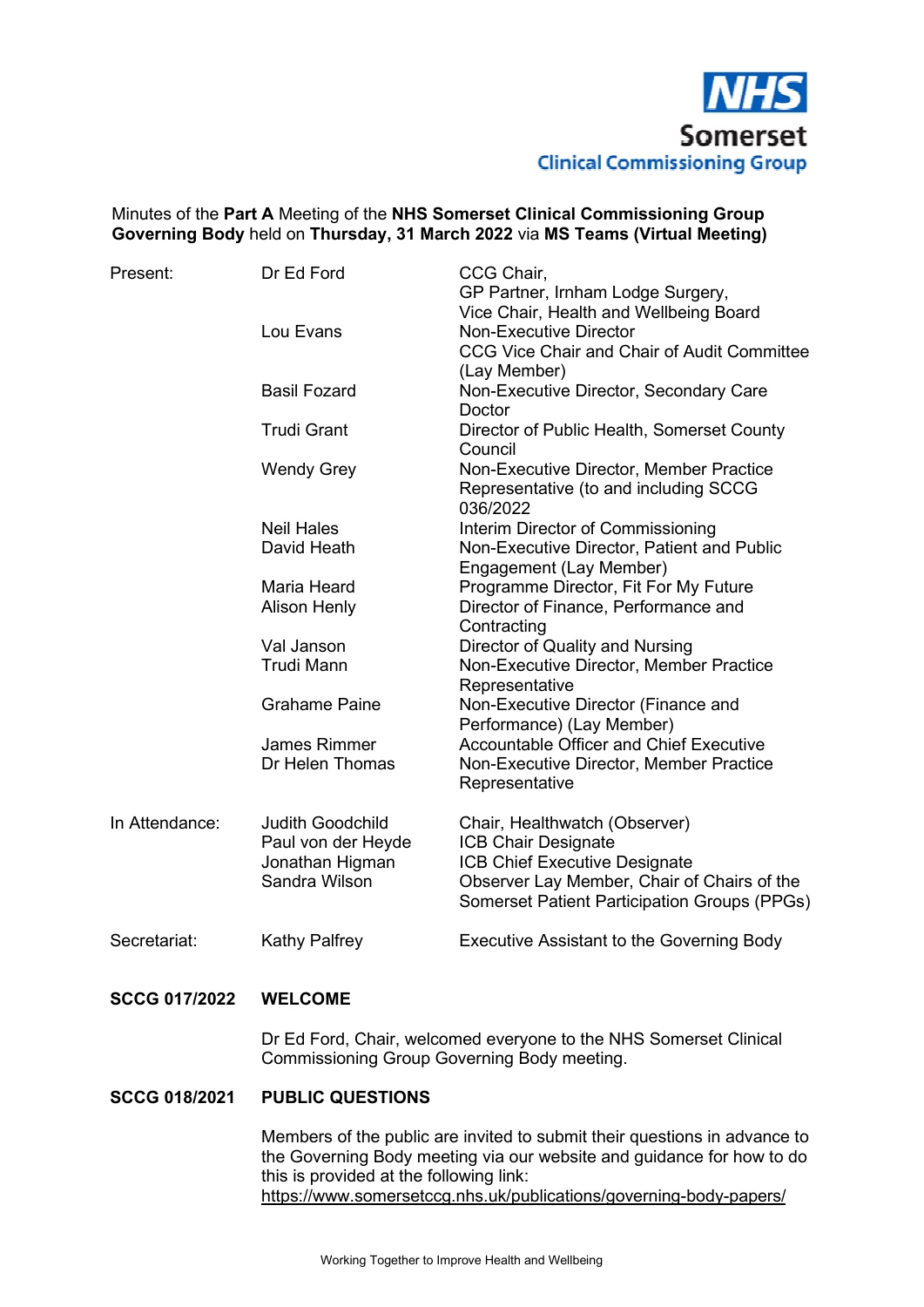Note: All Public Questions are minuted anonymously unless the person raising the question has provided specific consent for their name to be published.

## 1. **From Emma King, Save Somerset's Community Services**

 Note: the Public Question is set out in bold below. The Chairman invited Alison Henly and Maria Heard to respond, and their response to each element of the question is highlighted in green:

## **The closure of St Andrew's Ward saves you, the CCG, £100,000 from your revenue budget.**

- St Andrew's ward is not being closed; rather, it is being relocated. The difference in running costs between the ward locations will be marginal, if at all.
- The reason for the relocation of the ward is not, and never has been, a financial one. The decision to relocate St Andrew's Ward was based solely on quality of care, safety, and for sustainability reasons.
- The refurbishment of the two wards (costing in excess of £6 million) to bring them up to modern safe quality standards further demonstrates that this is not about saving money.

#### **In the 2017-2019 period 21% of all admissions to the beds in adult mental health came from Mendip District – that was 286 patients. That's 286 families in the Mendip district affected by this decision.**

- As you indicate, a significant number of admissions to mental health beds in Somerset support people from the Mendip District, like every other district in the county. However, these beds support the whole county not just the district they are located within.
- Due to the isolation of St Andrew's Ward in Wells, protocols are already in place that the default position for new admissions is to be admitted to a ward in either Taunton or Yeovil. This protocol has been in place for a number of years.
- For those patients with complex physical health needs, and/or highrisk presentations of self-harm, suicidality or aggression, it is not uncommon for them to remain on the wards in Taunton or Yeovil for their own safety and wellbeing for the whole duration of their inpatient stay.
- Therefore, for many families the relocation of the ward will not have a significant negative impact as they are already supported by other wards: but an improvement in the quality of care provided will be felt by many more

**How then does the CCG propose to help those living in Mendip? If it is in increased use of digital technology, the pandemic has taught us that digital technology is no substitute for face-to-face contact for some of the most vulnerable groups. Indeed, some of the most vulnerable groups may not even have access to digital technology.**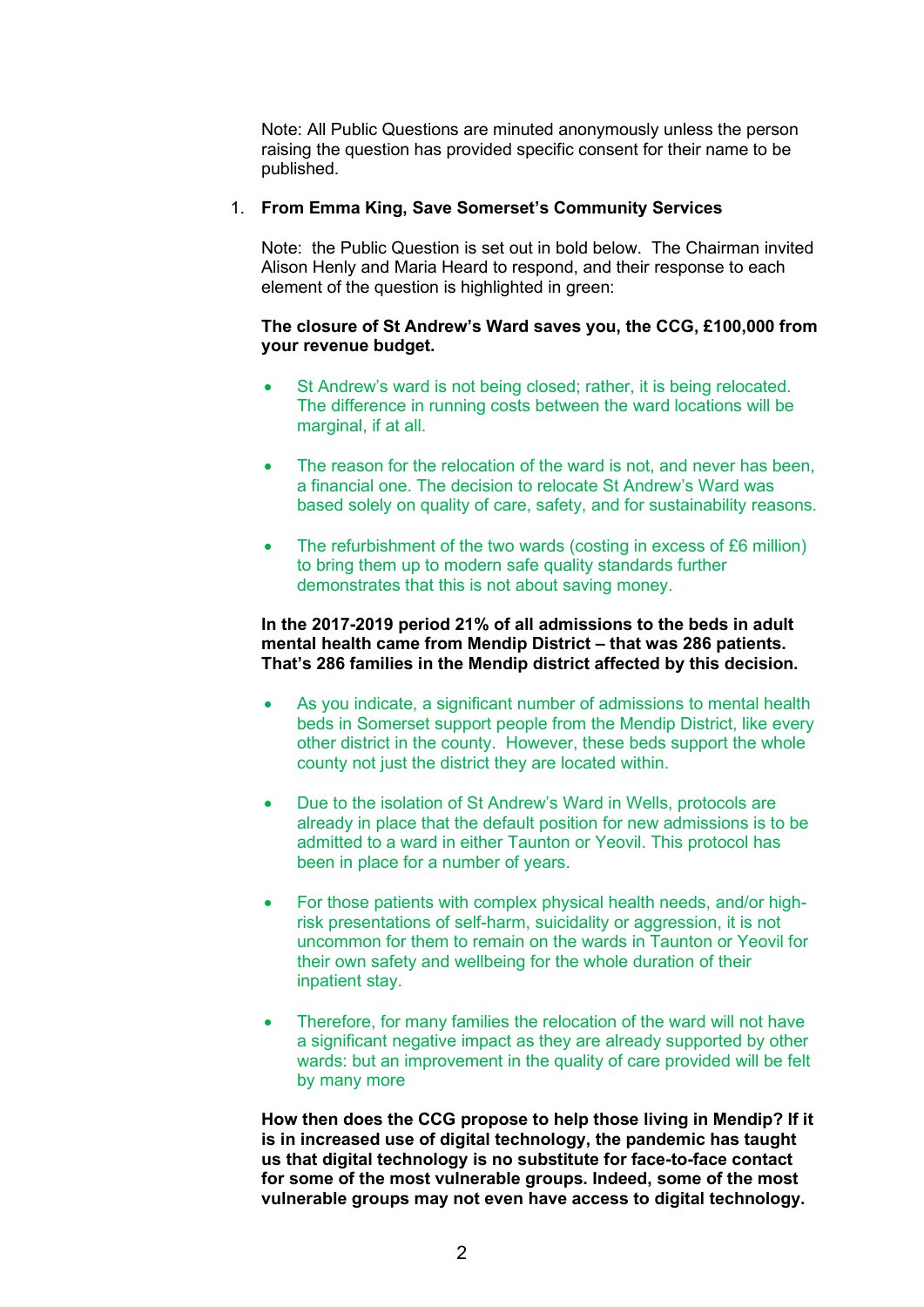- We have increased the support to the people of Mendip (and the whole of the county) considerably. Some of these additional resources were identified in the response to the Public Question raised at the Governing Body held on 22 July 2021 and were presented in the minutes on 23 September 2021. These include:
	- we have appointed an additional 35 community-based staff (in the Mendip area alone)
	- we have created four community Crisis Safe Spaces, (two in Shepton Mallet, one in Wells, and one in Glastonbury).
	- we are piloting the use of four step up/step down beds in Wells to provide a bridge between inpatient wards and local services (plus a further seven in Yeovil).
	- we have developed a new and expanding talking therapies service for people with complex mental health trauma needs.
	- we have established an all age 24/7 mental health line providing wellbeing support
	- we have delivered a national trailblazer community mental health initiative, Open Mental Health, a partnership between statutory mental health services and the voluntary sector in the county. For more information on the Open Mental Health work please click on the following link https://youtu.be/MdooCvn9zpg
- The pandemic and its associated restrictions have taught us many things: not least that we all respond differently, and a range of support needs to be available to different people at different times.
- Digital solutions have been a great benefit to some people, especially when isolating. We will continue to provide digital support to those people who can benefit from it, including providing the devices to those most disadvantaged where required.
- Other people benefit from face-to-face support. It is worth noting that, throughout the past two years, no mental health service provided by the Trust was stood down due to the pandemic and its associated restrictions. In fact, many services have been expanded, including:
	- Mindline becoming all age and 24/7
	- the roll out of Open Mental Health; a nationally award-winning community mental health initiative
	- the establishment of 11 admission avoidance step up/down beds (including 4 in Wells)
	- the expansion of the Home Treatment Team
	- an increase in peer support networks and initiatives, including support to suicide prevention, physical health checks and addressing health inequalities.

**On a previous occasion, I asked about provision for travel for those who live in the Mendip area to Yeovil, bearing in mind that 1 in 3 people in some parts of Mendip have no access to a car; I was told that taxis would be provided. Who will be funding these taxis and where is the budget for this? Does it take into account the escalating cost of fuel?**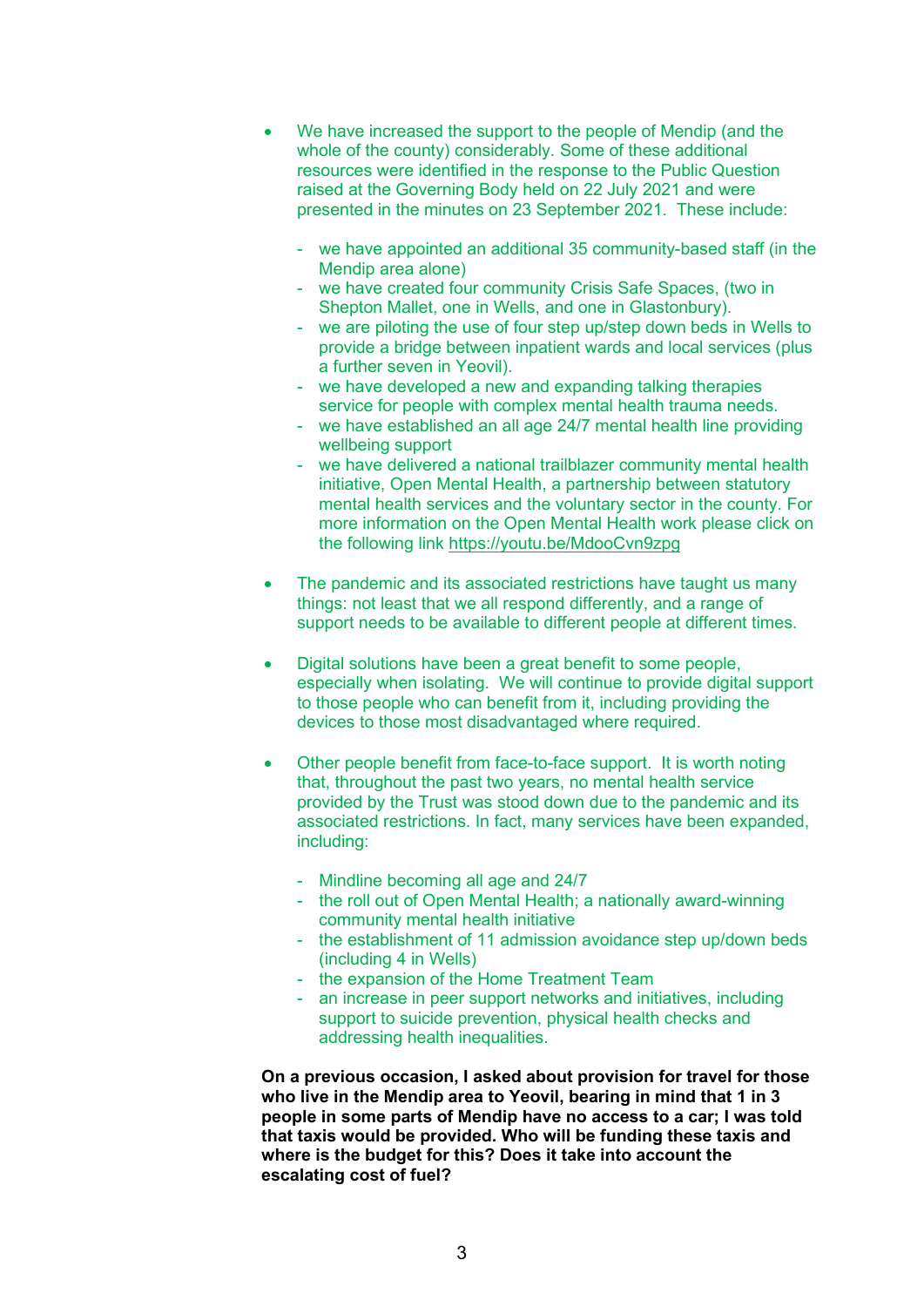- The commitment at the end of the Public Consultation was made that the CCG would work with system partners (including the Trust and the VCSE) to explore options to mitigate the greatest challenges for those who may be disadvantaged by the relocation of the ward, ie. visiting family members, after the ward move.
- It should be noted that if there is a pressing clinical need, and particular family circumstances that warrant it, the Trust will facilitate transport for family visits to take place. We do not anticipate this will change after the relocation.
- However, other options continue to be explored to help mitigate this issue. These plans remain in the early stages of development as the ward move is not scheduled to take place until spring/summer 2023.
- Also, just on a point of clarity, there has been a delay (about six months) on the building work. This is primarily due to the respective Covid lockdowns, with contractors not being allowed on site (in Yeovil), rather than any lack of drive of the agenda.
- There seemed to be an impression by some people that after the consultation we would move the ward immediately – this was never the case. There was always going to be about 18 months' worth of refurbishment of the two wards in Yeovil before St Andrew's moved. If we had done that work pre-consultation we would have been prejudging the outcome.
- The building work in Yeovil is progressing well.

## **The CCG also proposed a Crisis Café in Wells to replace the closed St Andrews Ward - where this is going to be, where are funds coming from to establish and run it, and how much will it cost to set up and to run?**

- The proposal during the Public Consultation was for a crisis café or similar to be established in the Mendip area. Throughout the consultation, and afterwards during the respective lockdowns, we continued to engage with people with lived experience, the Trust, and our VCSE partners, and the feedback was that a crisis café would be good but not good enough.
- Therefore, based on a co-produced approach with all key stakeholders, we have established six crisis safe spaces, including at Wells, Glastonbury and Shepton Mallet (see Crisis Safe Space - Mind in Somerset).
- All the funds for these services are from the expanded mental health budget in the CCG, including additional investment from NHSE/I and central Government.

**Essentially, what I, and the other inhabitants of Mendip, need to know is how much is this closure going to cost us financially? At the moment it seems that there is only one beneficiary of the closure, and that is you, the CCG.**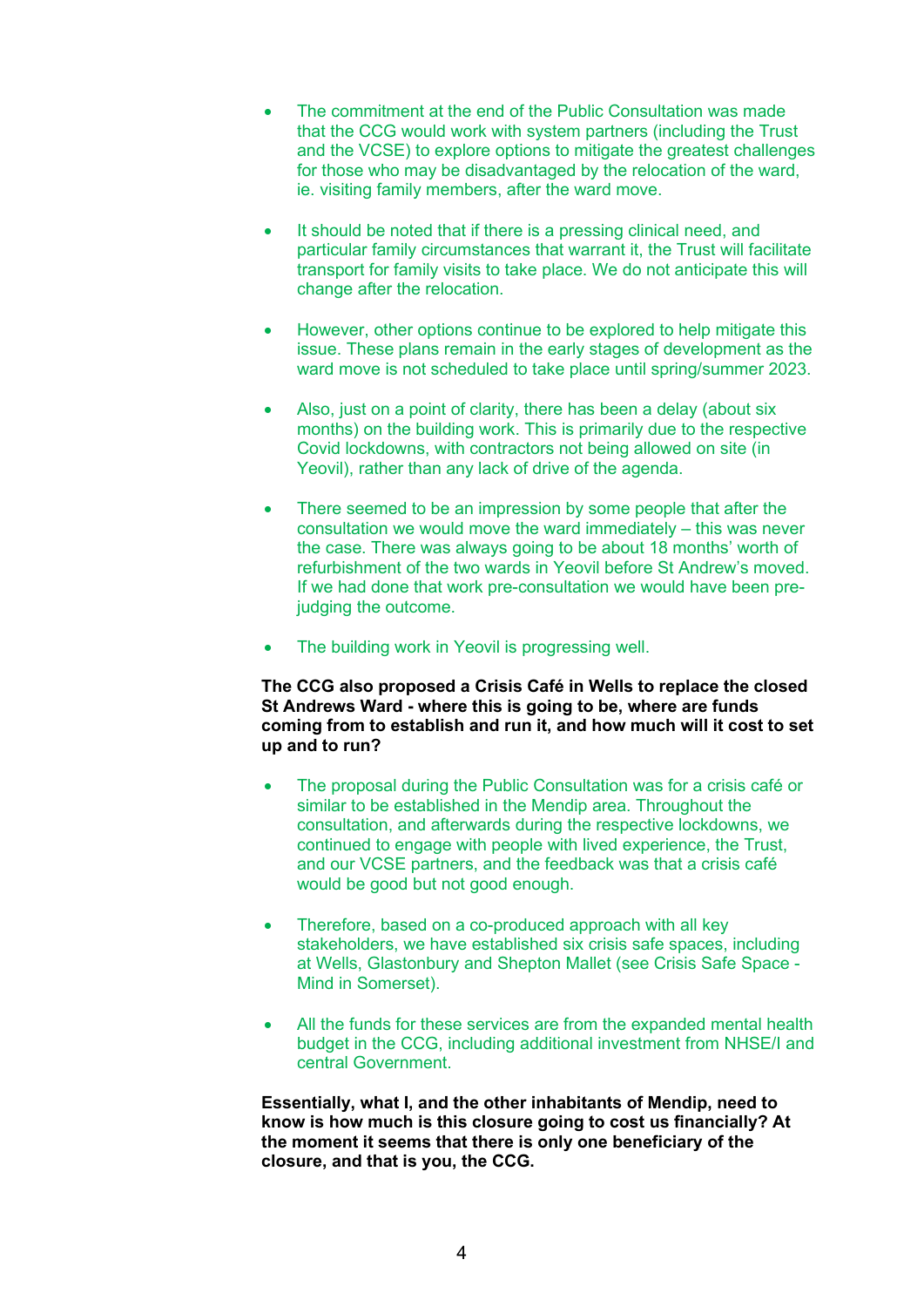- Over the past two years the investment in Somerset's mental health support services has increased by more than £8 million, of which £5 million was spent on adult community and crisis support. None of this has come from a redirected or reduction in inpatient facilities or budgets.
- It is not clear how the CCG has benefited from all the above actions, save for the assurance that there has been a significant expansion of community mental health support in the county. The system is far more integrated than it ever was, including with our VCSE partners, and once the relocation takes place our future inpatient facilities will also be significantly improved.

#### **SCCG 019/2022 APOLOGIES FOR ABSENCE**

There were no apologies for absence.

#### **SCCG 020/2022 REGISTER OF MEMBERS' INTERESTS**

 The Governing Body received and noted the Register of Members' Interests, which was a reflection of the electronic database as at 24 March 2022

Grahame Paine advised that he has been appointed as Chair of Trustees of Spark, Somerset. The Register would be updated.

Action 815: Register to be updated (Grahame Paine)

## **SCCG 021/2022 DECLARATIONS OF INTEREST RELATING TO ITEMS ON THE AGENDA**

 Under the CCG's arrangements for managing conflicts of interest, any member making a declaration of interest may be able to take part in the discussion of the particular agenda item concerned, where appropriate, but is excluded from the decision-making and voting process if a vote is required. In these circumstances, there must be confirmation that the meeting remains quorate in order for voting to proceed. If a conflict of interest is declared by the Chairman, the agenda item in question would be chaired by the Vice Chairman, or – in his absence – another Non-Executive Director.

 There were no declarations of interest relating to items on the agenda. The quoracy of the meeting was confirmed.

## **SCCG 022/2022 MINUTES OF THE PART A MEETING HELD ON 27 JANUARY 2022**

 The Meeting received the Minutes of the Part A meeting held on 27 January 2022. By a virtual show of hands, the Minutes were approved for signature by the Chairman as a true and correct record.

#### **SCCG 023/2022 MATTERS ARISING AND ACTION SCHEDULE**

There were no matters arising.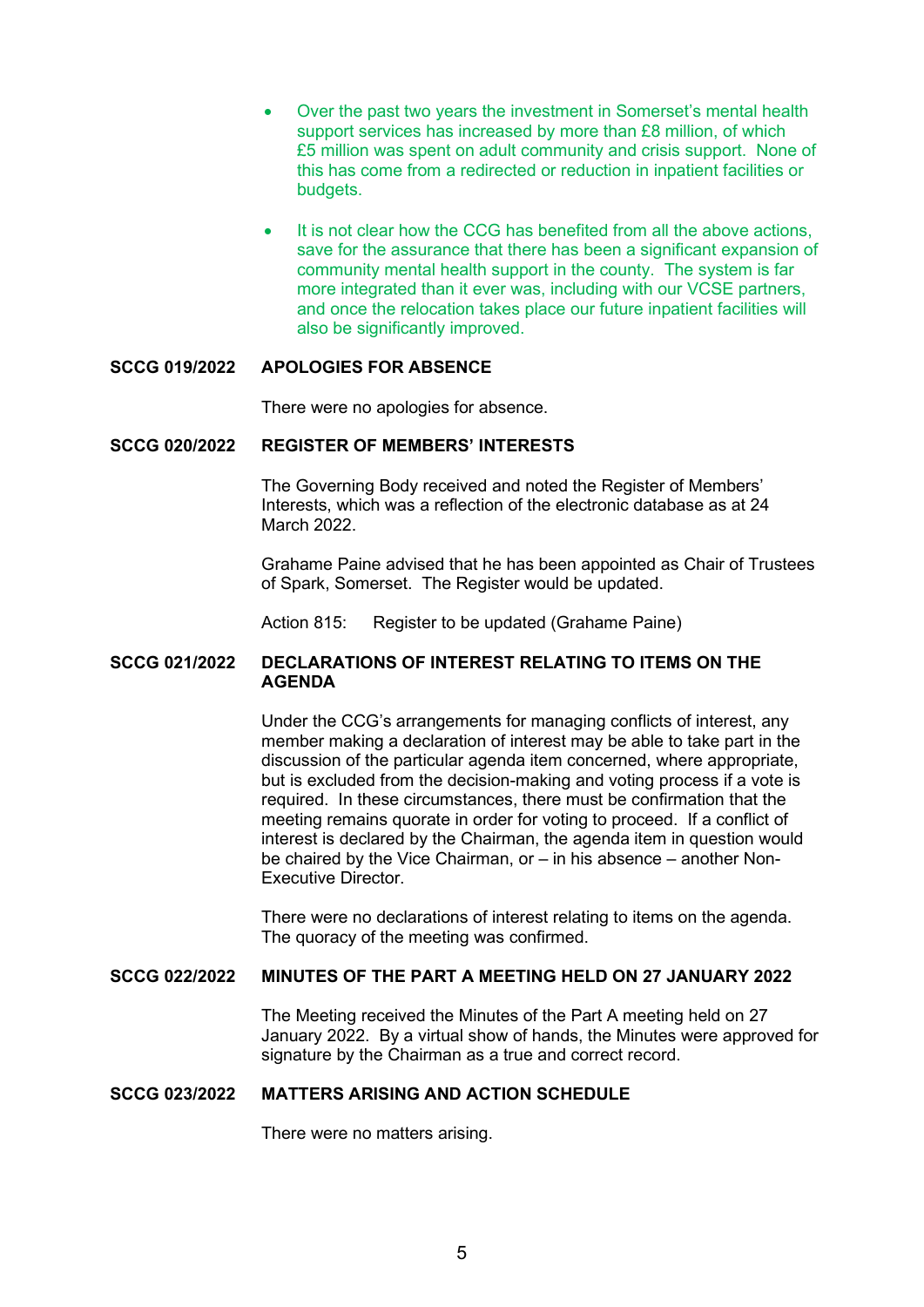## **SCCG 024/2022 CHAIRMAN'S REPORT**

 The Meeting received and noted the Chairman's Report, which included the Communication and Engagement Report for the period 1 January to 28 February 2022, including the various meetings attended by Dr Ford during this time.

 The Chairman commented that the latest NHS survey shows increased dissatisfaction with NHS services. However, the CCG acknowledges and would like to thank staff both in the NHS and in the care sector for their valued work and effort during unprecedented levels of demand. This is not always recognised by central Government, but it is important to remember that without staff, there would be no NHS.

The Governing Body noted the Chairman's report.

#### **SCCG 025/2022 CHIEF EXECUTIVE'S REPORT AND LATEST NEWS**

 The Meeting received and noted the Chief Executive's Report, together with a verbal report from James Rimmer, who highlighted the following:

- Somerset has been in an OPEL 4 (highest level) incident since 24 January 2022, and this is reflected nationally, with the whole NHS across England seeing unprecedented levels of escalation and pressure.
	- This is due to a combination of winter sickness and Covid, and staff sickness absence
	- All NHS organisations have been asked to do four things:
		- 1 To share the risk across the system
		- 2 To move patients into and out of emergency departments as quickly as possible
		- 3 To discharge patients as quickly as possible
		- 4 Governing Bodies to routinely review the data
	- pressures are being felt in all areas, ie. in ambulance services, ambulance handovers (Somerset ambulance services are amongst some of the best); in primary care; mental health; out of hours; hospitals etc.
	- Silver and Gold command calls take place twice weekly
	- data is reviewed at weekly Executive Team meetings and by the Governing Body
	- we are still in a pandemic but have moved to the 'Living with Covid' stage, with changes being made to the testing regimes
- at its Extraordinary Part B meeting on 17 February 2022, the Governing Body: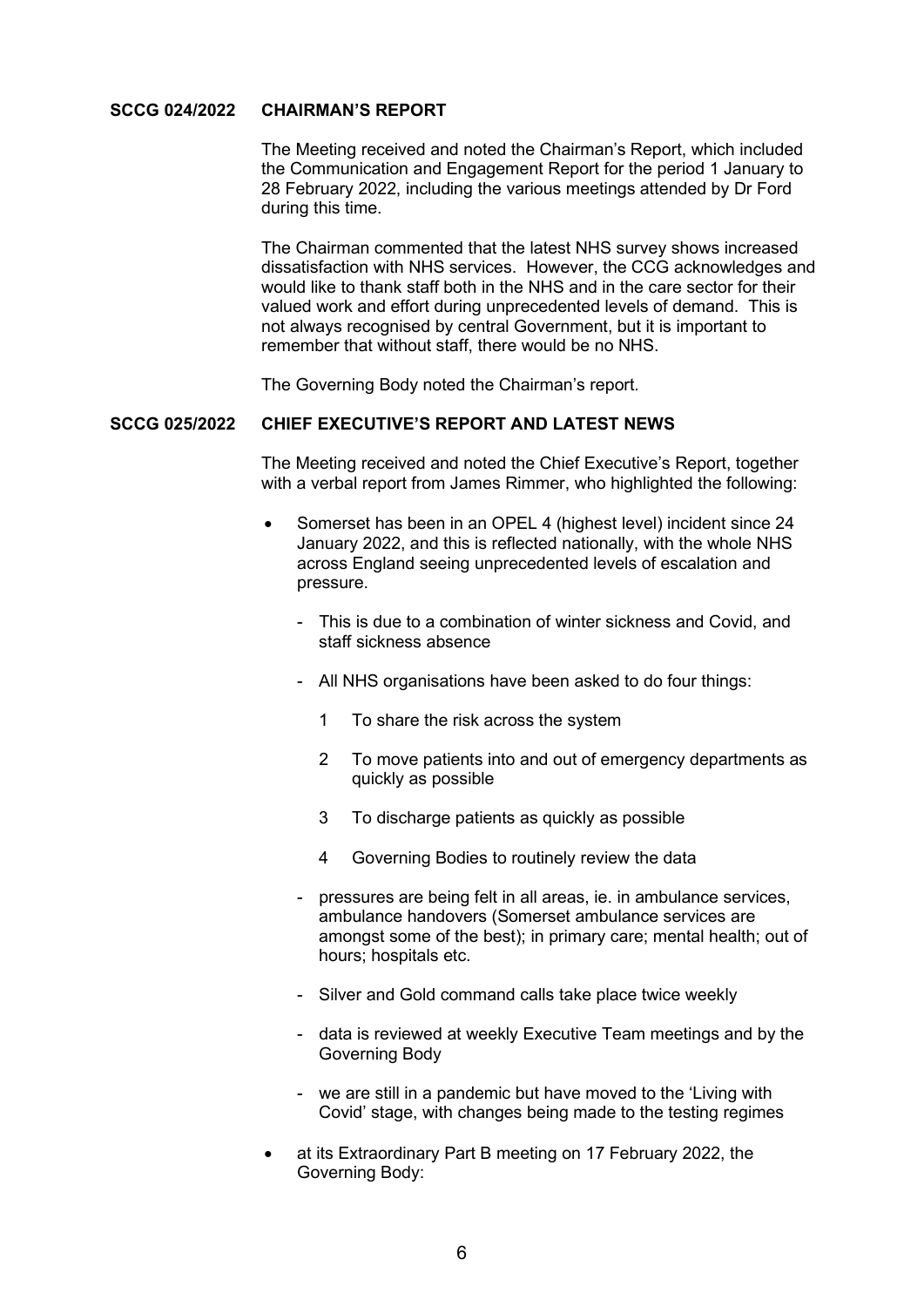- approved the recommendation to award a three-year contract for Termination of Pregnancy Services to the British Pregnancy Advisory Service
- approved the Somerset NHS Foundation Trust (SFT) recommendation to permanently reduce the Minehead MIU provision from 24 hours to a new opening of 0800-2100 hours. Therefore, the overnight service (2100-0800 hrs) at Minehead MIU has now been permanently closed due to patient safety reasons
- the second Ockenden report relating to maternity services was published this week. The CCG will review and adopt any necessary learning for Somerset

 James Rimmer expressed his thanks to Neil Hales, Val Janson and Dr Alex Murray for their valued contribution to the CCG over past years. They would all be leaving the CCG as of 31 March 2022, as part of the arrangements relating to the CCG/ICB transition. Kathy French will be stepping into Val Janson's role and Alison Rowswell be stepping up to cover Neil Hales' role. Dr Nick Kennedy and Dr Iain Chorlton will be providing further clinical support.

 Basil Fozard commented that the continuing OPEL 4 situation was very taxing for both services and staff, and asked – given there is no immediate regional or local solution – where legal responsibilities rest:

 James Rimmer responded that Somerset organisations have a responsibility both individually and collectively to apply the principle of safe care, and the CCG, as the commissioner, has an over-riding responsibility. The CCG is working to make sure that every part of the system is as safe as it can possibly be, hence the Silver and Gold Command calls etc. There will, of course, be challenges, and they will be raised at the Quality and Patient Safety Committee. It is important to note that, although there are high level concerns nationally relating to ambulance services, the ambulance services in Somerset are not amongst those concerns; however, that does not mean that our ambulance services are not experiencing problems: there has been a consistently high level of patient demand, which has been compounded by staff sickness absence.

#### **SCCG 026/2022 COVID-19 UPDATE: PUBLIC HEALTH POSITION AND VACCINATION PROGRAMME**

 James Rimmer and Trudi Grant provided a verbal report about the latest position, and it was noted that, as of 31 March 2022:

- we are continuing to see very high levels of infection in Somerset
- the daily dashboard is becoming less accurate due to the changes in the testing regime. The ONS survey is likely the most reliable, but the data as reported is always slightly behind the 'actual'
- the data suggests that, nationally, approximately 8% of the population currently has Covid. We believe, in the south west, that this is probably about 10%.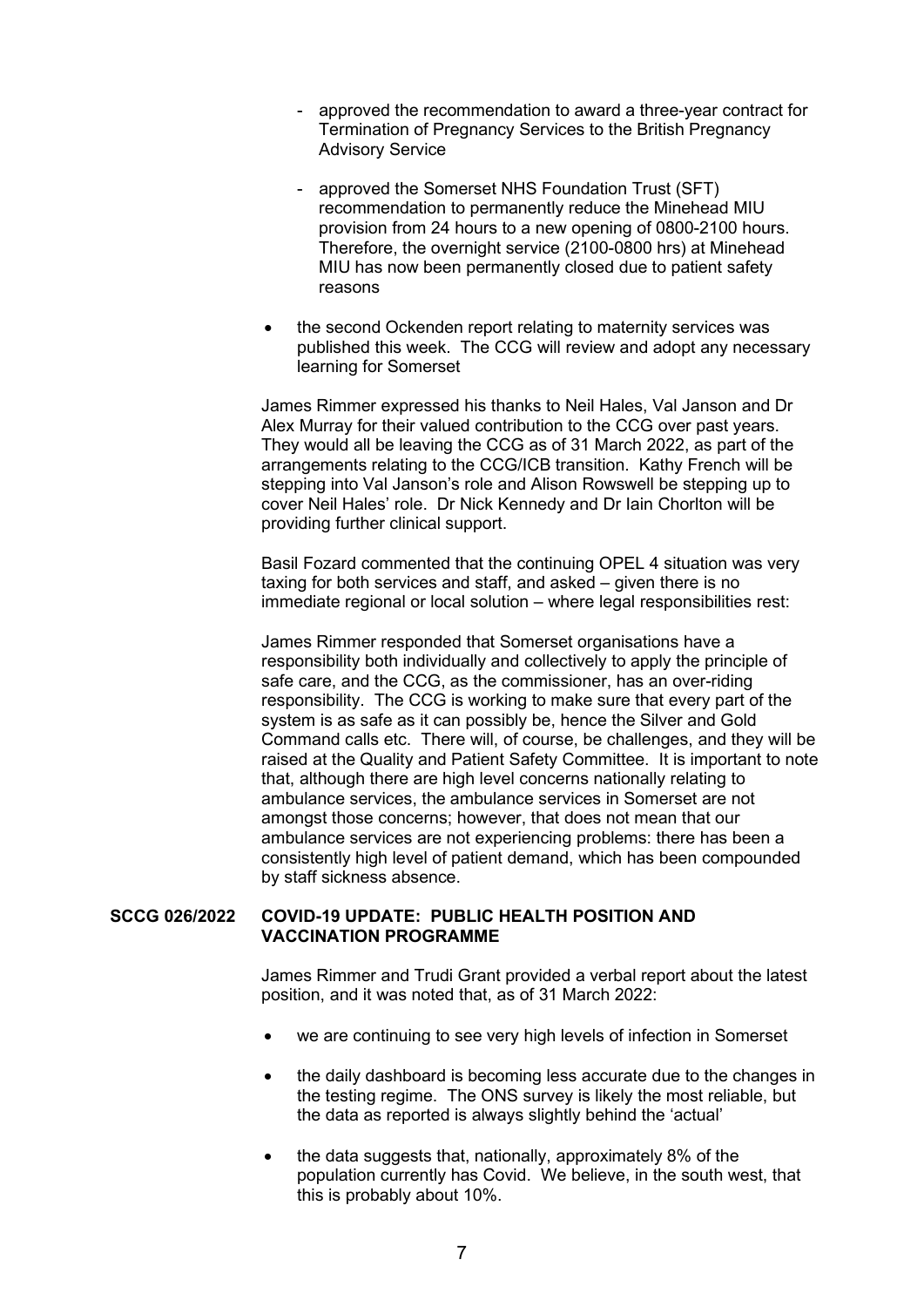- however, infection rates are starting to reduce in Scotland and in the south east, and locally, over the past few days, infection rates appear to be levelling off
- due to the ministerial announcement around living safely with Covid, the majority of Covid testing will be stood down with effect from 1 April 2022. Guidance is expected shortly about the specific testing that will remain.
- if people have symptoms of Covid, we urge them to stay at home for at least five days. If children have a high temperature, we ask that they stay out of school until they have re-stabilised
- nationally, we are seeing a higher number of people in hospital with Covid. However, in Somerset, while the number of people being admitted to hospital is elevated, it is important to note that the majority are not being admitted due to a Covid-positive result; rather, they are principally being admitted for other reasons. Accordingly, due to the high vaccination uptake across the county, although people are contracting Covid, their symptoms are much reduced
- the public response to the vaccination programme in Somerset has been excellent. The spring campaign has opened, and we are expecting guidance around the autumn campaign. We are also continuing to work to existing IPC arrangements in hospitals, and again, new guidance is anticipated

Referring to the  $4<sup>th</sup>$  vaccination programme, Dr Ed Ford suggested that better publicity is required around appointment booking. James Rimmer confirmed that this would be picked up.

Action 816: Publicity relating to appointment booking for  $4<sup>th</sup>$  vaccination to be increased (Sara Bonfanti)

 Paul von der Heyde noted that people should be reminded that their symptoms may not be Covid-related, as they should be balanced with the reality of coughs, colds, hay fever etc, and asked if a campaign would be run:

 Trudi Grant confirmed that there will be a national campaign, and this will be reinforced locally. It is true that some of the Covid respiratory symptoms are very similar to common coughs and colds, and to reduce infection generally, people experiencing symptoms should be encouraged to stay away from others and to work from home if possible. Particular guidance/clarity relating to children is awaited.

 Dr Ed Ford suggested that, given the pressures on primary care, although the national communications are that people should make a GP appointment, an on-line symptom checker might be helpful.

 The Meeting noted the update on Covid-19 and the vaccination programme.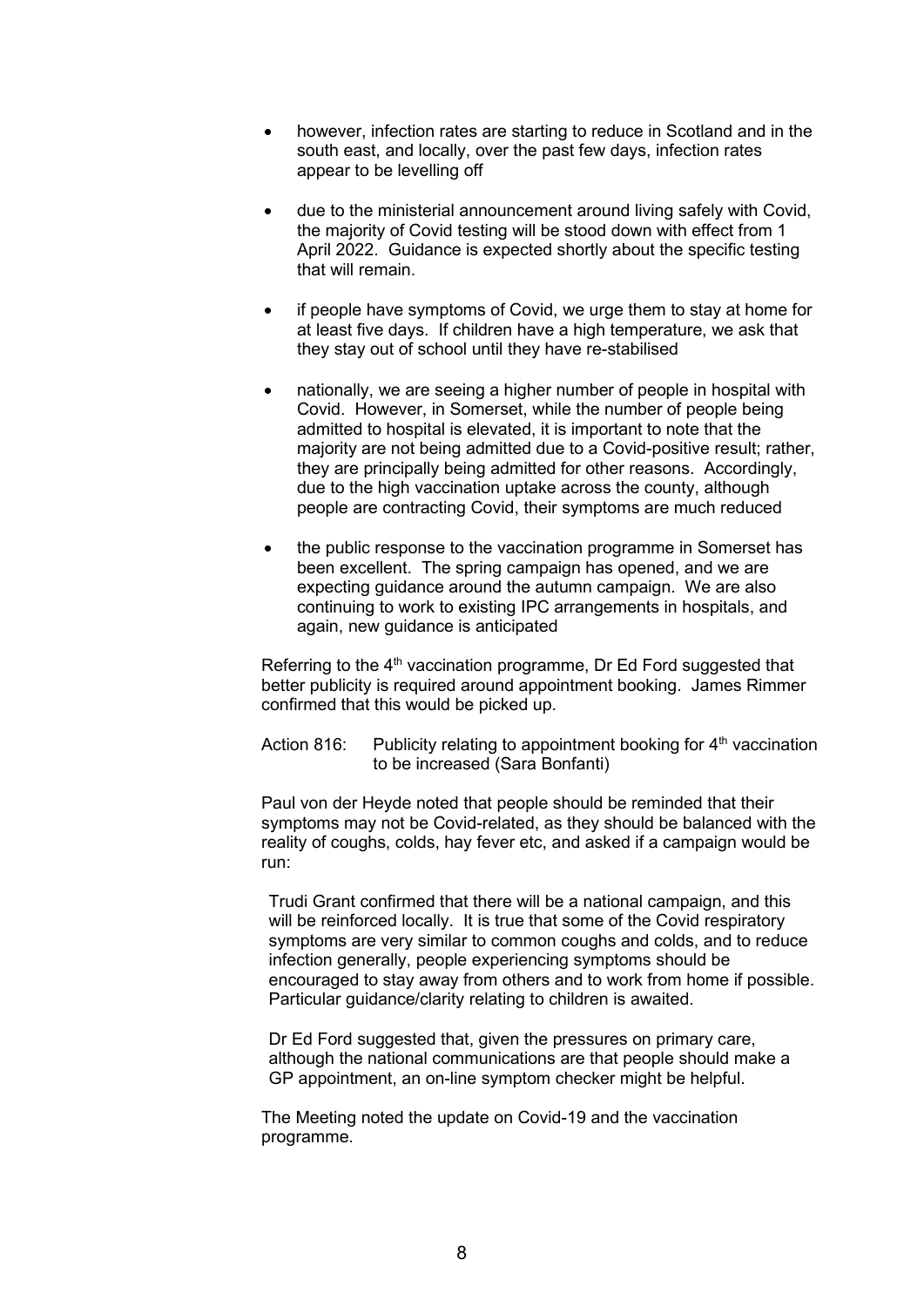## **SCCG 027/2022 CCG TO ICS TRANSITION UPDATE**

 Paul von der Heyde and Jonathan Higman presented an update about the CCG to ICS transition. It was noted that:

- Non-Executive Director (NED) designate appointments have been confirmed and an announcement will be published shortly
- NED designates will commence in-post in shadow form on 1 April 2022, and will attend current CCG Committee meetings as part of their induction/handover.
- Due to the pre-election period, it is not possible to advance the appointment of partner directors, so representatives for the Local Authority, Foundation Trusts and Primary Care cannot be confirmed at this point
- The published papers include a copy of the White Paper which was published in March. The Bill is progressing through Parliament and remains on track for ICBs to go-live on 1 July 2022
- The included presentation was provided to the Governing Body at a previous Development Session. It has been used at various forums and much feedback has been received: some changes will be made and the updated presentation will be re-circulated to Governing Body members
- On 31 March 2022 (today) the Development Plan will be submitted to NHSEI as part of the assurance process, including the Due Diligence and Readiness to Operate statements
- Looking at the ICB Constitution, the Director of Public Health has been confirmed as a voting member of the Board
- The ICB designates are working through the Schemes of Delegation, the Governance handbook etc, and are awaiting confirmation of the appointment process for other roles
- Interviews will take place on 1 April and 5 April 2022 for the Chief Medical Officer and Chief Nursing Officer roles
- Interviews for the Chief Finance Officer will take place towards the end of April 2022
- Following the closure of the staff consultation which commenced on 29 March, running to 29 April 2022 – the roles for the additional Director posts will be advertised
- Work is taking place on ICS branding
- Working with NSHEI, the five-year plan is in discussion, with a clear indication that decision-making will take place as close to our patients as possible
- In terms of the involvement of clinical professionals in the ICB and wider ICS, excellent work has been happening, led by Val Janson. A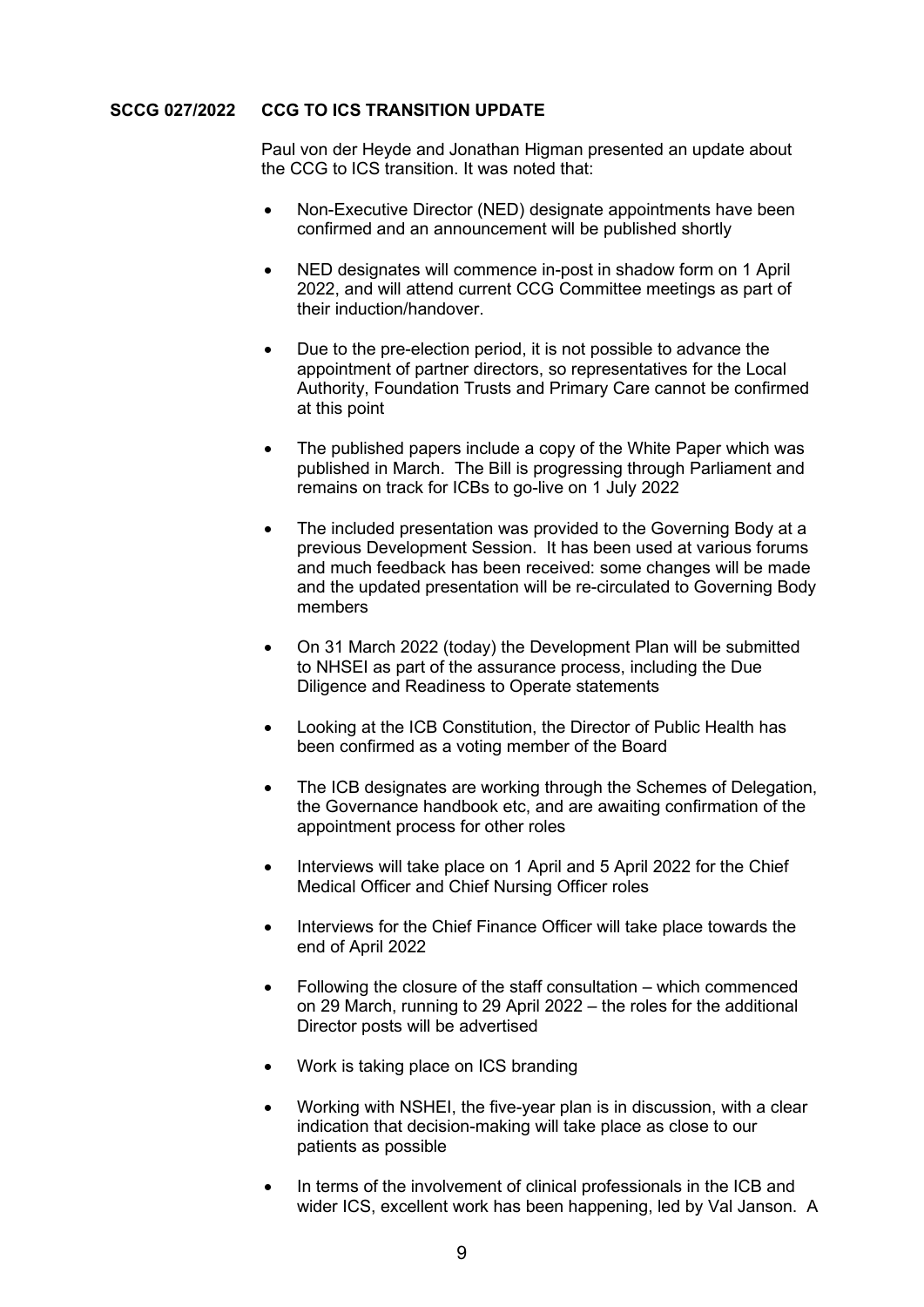session will be arranged with key clinical leaders at the end of April/beginning of May, and the ICB designates are keen to engage with them

 In response to a question from Lou Evans, who expressed disappointment that the presentation had not been developed since its presentation to a private meeting, Jonathan Higman advised that ICB designates are trying to balance the feedback, and today's presentation in the Part A meeting was to use it as an opportunity to put the forthcoming transition into the public domain.

 Referring to the paper, Lou Evans commented that it was stated that the CQC would be involved in the 'starting position' for the ICS/ICB: he asked how this would be done, and if there had been any engagement with CQC:

 Jonathan Higman confirmed that an invitation to discuss has been extended to Dr Rosie Benneyworth, as head of CQC and a former member of the Somerset CCG Governing Body.

 Dr Ed Ford shared, anecdotally, a comment from a front-line worker, who had said that "… the CCG to ICB transition had passed them by …" Dr Ford asked how the message would be communicated to front-line staff that the ICB would expect a different way of working:

 Jonathan Higman agreed that this was a valid point: although we can draw up structure charts, the necessary cultural work will be hugely important. This was discussed at a meeting on 30 March 2022, and questions raised included: how, as a new Board, will the ICB have an outward focus? How will the ICB Board build on the work of the CCG? There will need to be a programme of organisational development, to ensure that front-line clinicians are fully engaged.

 Dr Ed Ford commented that many of the national messages are focused on acute providers: Paul von der Heyde responded that cross-system working, including primary care, is to ensure better patient flow, and principally, to ensure that patients are central.

 Judith Goodchild agreed that patients must be the focus of joined-up system working. However, there is a lot of mistrust: primary care is a cornerstone of the NHS, but the majority of the public population do not understand the reason for the changes; rather, they feel that energy is being diverted into 'strategy' rather than focusing on patient needs and the services necessary to address those needs. Judith Goodchild felt that Somerset provides a good quality service but that people only see the negatives, and asked if there would be a public information campaign.

 Responding, Jonathan Higman agreed there is much more work that can be done around an information campaign, not least, proper and full engagement. The ICB designates are in discussion with LA colleagues about active communities and the need for 'wrap-around' care, and an ongoing engagement programme will be established.

 David Heath expressed similar disappointment as Lou Evans, that the shared presentation did not provide a source for engagement with the current CCG Governing Body, from which experience the ICB incoming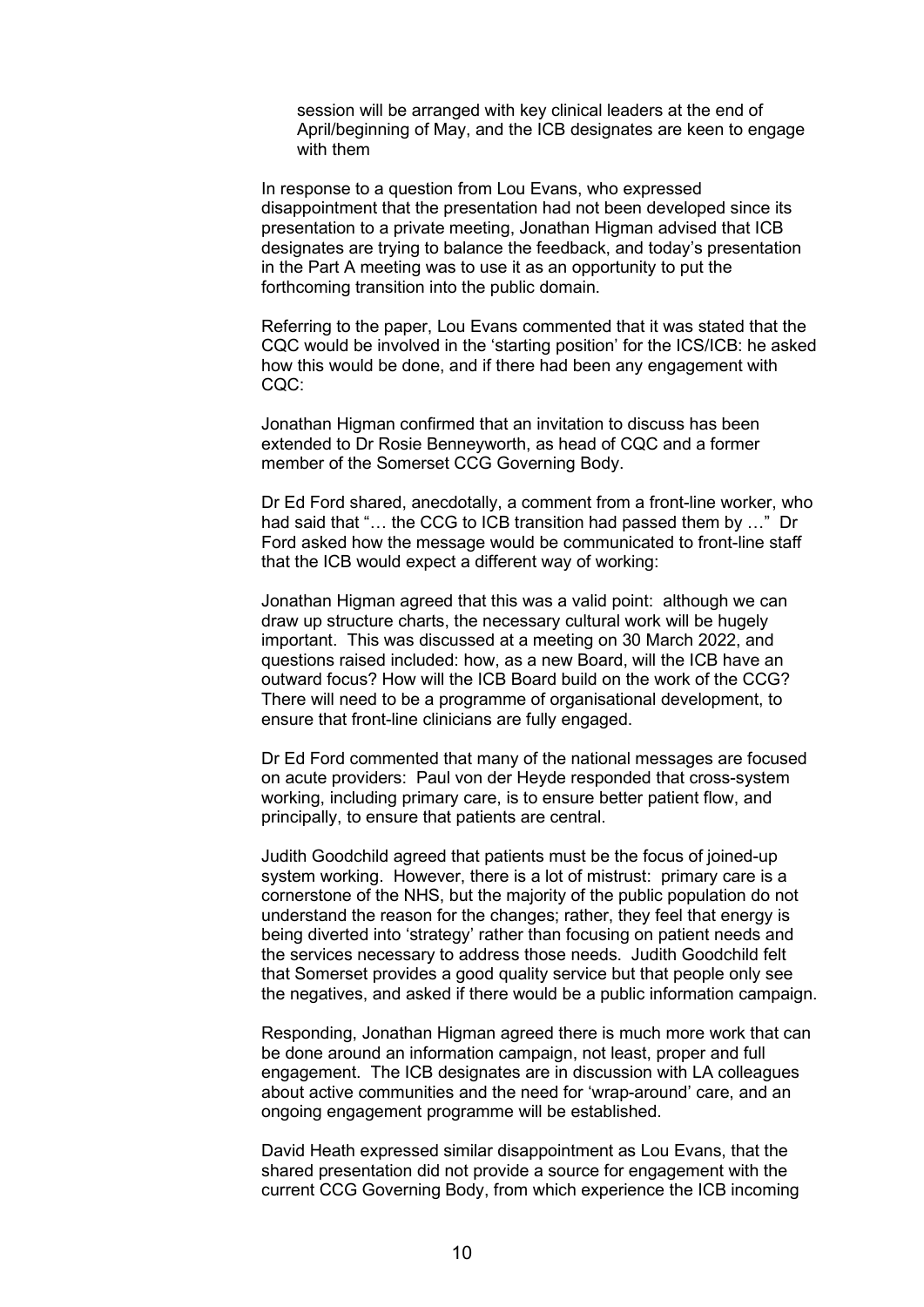Board might be better informed as they move into the future. David Heath felt that, within the CCG, the issue of 'hearts and minds' was not being addressed, and asked that the ICB designates bring forward new material that makes clear that new work is going on behind the scenes.

 Jonathan Higman reminded the Governing Body that the Staff Consultation commenced on 28 March 2022: there has been much engagement with CCG staff over the past two months, with really good conversation both individually and teams, and this is being brought forward formally through the Staff Consultation. There is a vision for a population Health Hub and conversations are ongoing around how we will work collaboratively with providers, formalising the governance structure etc. In terms of strategies, these will straddle the 'now' of the CCG and the 'future' of the early ICB. The Fit For My Future and Improving Lives strategies are well informed and the ICB will build on those. In terms of workforce, much work is going on in the background and this will be brought forward.

 In support of Jonathan Higman's position, Alison Henly confirmed that Jonathan had met with Alison's colleagues, both individually and as a team.

 Maria Heard stated that ICB designates are keen to build on the work that has already been done around the various strategies, and the CCG has been encouraged to refresh FFMF as we move into the ICS, so this work will continue. The ICB has indicated it will carry on the legacy of the CCG.

 Trudi Grant assured the CCG Governing Body about the ongoing work for population health. A proposal was taken last week to the ICS Shadow Board to consider a formal system transformation programme for population health, bringing together joined-up data and intelligence, and looking to move into a cultural change programme around prevention and tackling inequalities. Although early days, a really positive, proactive change programme is anticipated, which will put Somerset in a good position for the future.

 On behalf of the CCG NEDs, Trudi Mann expressed concern about the workforce issue, noting the immediate workforce crisis, and asked about the ICB's urgency to address this:

 Jonathan Higman agreed that, although there is thinking about a 3-5 year workforce strategy, there is an immediate need that must be addressed: as we move towards more anticipatory care models, we will need people with a different skill set. The national People Board is focusing on the six things that we need to do now, eg. getting into schools, offering work experience, looking at career pathways between health and social care etc.

 Trudi Mann felt that 12 months would be too long a delay, and asked what would be done as a matter of urgency, ie. within the next three months:

 Jonathan Higman agreed that this question was around not only gaps in the workforce but also in workforce resilience, and work is being undertaken to address.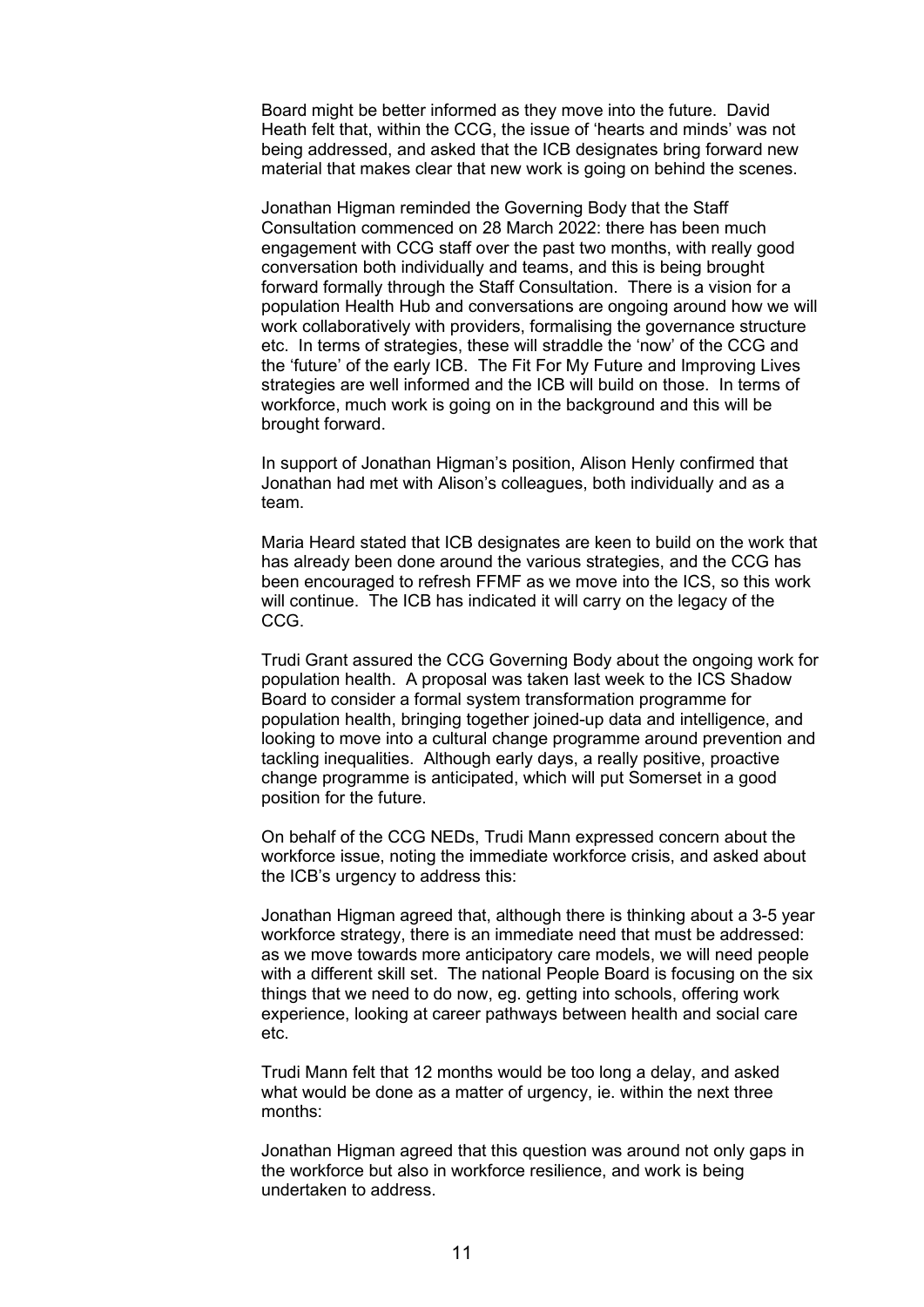Dr Ed Ford commented that people are dissatisfied with NHS services, and particularly with primary care; this is due to high patient expectation, and in current circumstances, the NHS is not able to meet this expectation. Patient expectation needs to be managed.

 Jonathan Higman agreed that we need to be realistic about the deliverability of services and over what timetable.

## **SCCG 028/2022 GREEN PLAN**

 The Meeting received a paper and presentation, delivered by Alison Henly, relating to the three-year Somerset ICS Green Plan for 2022-25. It was noted that:

- In response to the climate crisis, NHS England has asked all systems to put an approved Green Plan in place by 31 March 2022
- NHSE has set out two top level targets for carbon emissions
	- net zero carbon emissions by 2040 for emissions under the direct control of the NHS
	- net zero carbon footprint including the supply change (known as NHS-plus) by 2045
- the Somerset ICS Green Plan has been produced jointly with ICS colleagues, including Somerset CCG, Somerset NHS Foundation Trust, Somerset County Council and system partners
- discussion was held with Somerset CCG staff, ICS Executives, Shadow ICB Board, public health colleagues, and at a stakeholder workshop in February 2022
- in addition to the NHSE top level targets, the ambition is to achieve a goal of a carbon neutral Somerset by 2030
- nine priority areas were identified:
	- leadership and governance
	- awareness and engagement
	- sustainable healthcare (ie. reflects NHS priorities relating to telemedicine, anaesthetic gases and metered-dose inhalers
	- public health and wellbeing
	- estates and facilities, including energy, waste, water and nature
	- travel and transport
	- supply chain, procurement and commissioning
	- adaptation and offsetting
	- digital transformation
- the detailed implementation plan will start to be developed towards the end of April 2022

 In his capacity as Chair of Microgeneration Certification Services Standards, David Heath hoped there was a clear understanding of the environmental cost relating to Somerset's current facilities. Referring to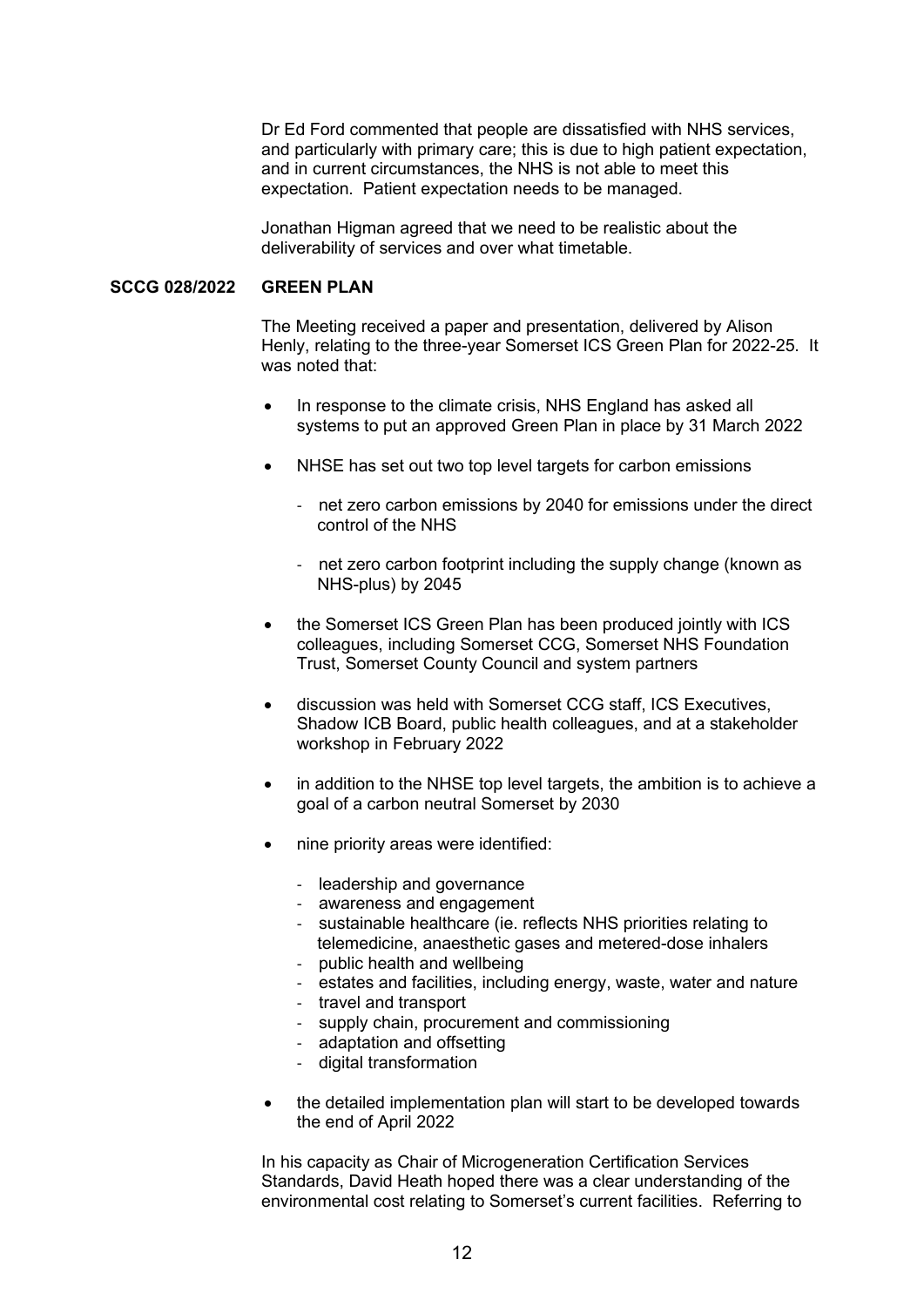transport, not just for staff but also for patients, David Heath commented about the need to reduce patient miles, and that the most frequent journeys should be as short as possible. The use of remote and digital technology will reduce patient miles to some extent but radical thinking is required to lower them even further, eg. it is better for one consultant to drive to location(s), rather than a list of patients driving the distance to see him. Alison Henly acknowledged that transport is key to the Green Plan, and committed to taking David Heath's comments to the Sustainability Steering Group.

Action 817: David Heath's comments relating to the Green Plan to be referred to the Sustainability Steering Group (Alison Henly)

 Grahame Paine commented that the Green Plan progress tracking and reporting elements could be improved, and felt that interim targets should be included. Alison Henly agreed, and confirmed that the workshop would consider the finer detail, including interim targets, which would then be brought back to the CCG Governing Body and/or the ICB Board.

- Action 818: Interim targets to be incorporated into the Green Plan (Alison Henly)
- Action 819: Updated Green Plan, including interim targets, to be brought back to the CCG Governing Body and/or ICB Board (Alison Henly)

 In response to a question from the Chairman, James Rimmer and Alison Henly confirmed that the Green Plan had received the endorsement of the ICS Shadow Board, and thanks were expressed to Peter Osborne, Head of Governance/EPRR, and Gareth Kane, Consultant, Terra Firma, for their input.

 By a virtual show of hands, the Governing Body approved the three-year Somerset ICS Green Plan for 2022-25, which would now be submitted to NHS England.

#### **SCCG 029/2022 PATIENT STORY: BEST INTERESTS LEARNING REVIEW**

 The Meeting received a paper relating to a Patient Best Interests Learning Review. Val Janson presented Becca's Story and it was noted that:

- in 2008, at the age of 34, Becca had a cardiac arrest and was subsequently diagnosed with Prolonged Disorder of Consciousness (PDOC)
- from 2009, Becca lived in a Yeovil care home for 13 years, funded by Continuing Health Care (CHC)
- Becca showed no improvement in her condition, remaining in a minimally conscious state and requiring all her care needs to be anticipated
- Becca had a yearly review of her health needs by the neurology department at Somerset Foundation Trust, and an annual CHC review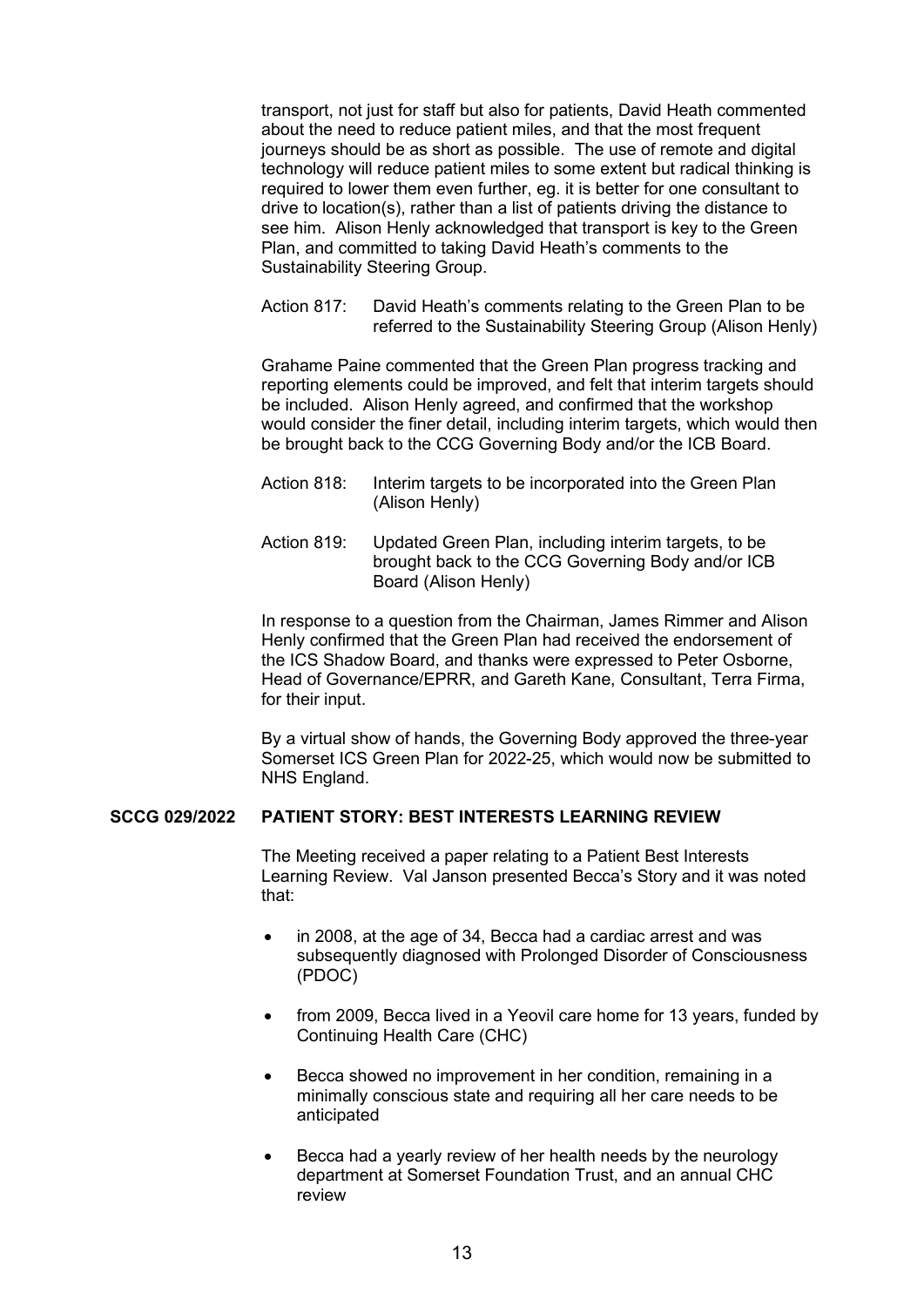- many discussions took place from Summer 2020 with Becca's family and the professionals who provided medical oversight, and a decision was made that it was in Becca's best interests for her life to end in a planned way. A decision to withdraw treatment was approved by YDH's Ethics Committee in May 2021
- Becca died in a planned and peaceful way at the age of 47, at St Margaret's Hospice
- due to the complexity of this case, the CCG's Director of Nursing requested a learning review
- a learning review took place in February 2022, chaired by NHSE Quality, with Becca's family and the care professionals who supported her. We learned:
	- the importance of the Mental Capacity Act being applied at the beginning and throughout patient care
	- that we need to ask questions to find out the answers. Would the patient have valued the life they were/are living? What would they have wanted?
	- that reaching a decision that it is not in someone's best interests for them to continue to receive CANH (Clinically Assisted Nutrition and Hydration), and deciding to withdraw treatment, are two different things
	- that in 2018, the law changed in relation to CANH. Now, when everyone is in agreement about what is in a person's best interest, the Court of Protection is not required, and a robust Best Interest process is the lawful process
	- that the real learning is not about changing our approach to people diagnosed with PDOC; rather, we need to change our approach to anyone who lacks mental capacity to consent to treatment
	- the importance of family involvement in meetings, so they understand the discussion and stay involved
	- that careful use of language is important
	- that case co-ordination requires people to take identified leads: the role of the complex care nurse was really valued in Becca's care
	- that a better understanding of the meaning of Next of Kin is required
	- that Clinicians need Mental Capacity Act training at the right level to undertake their roles and this ideally needs to be competency assessed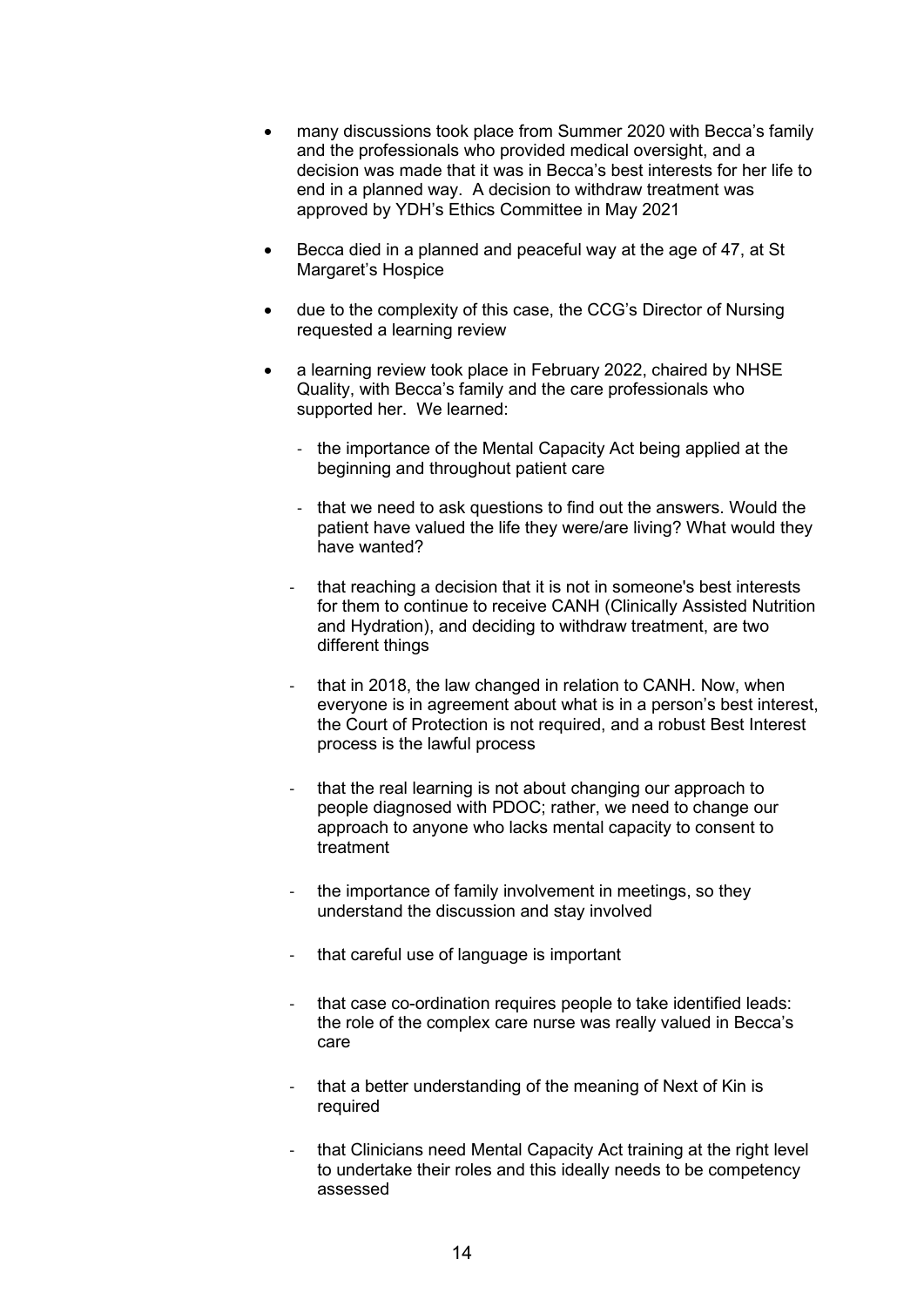following the Learning Review, an action plan was developed, and some of the required actions have already been progressed. The presentation was shared with the CHC team and changes have been made to annual review processes

 Val Janson advised that Becca's sister had originally intended to be present at today's Governing Body meeting. However, following discussion with Becca's sister and their Mum, the family had instead provided the following email to be read to the Governing Body:

 "As a family we had to help make the most difficult decision ever. We understand that not everyone would agree with it but it was personal to Becca.

Becca was so full of life and we know for a fact that she would not have wanted to exist in this way and for so long.

We as a family appreciate the support and understanding shown to us by all involved in this process, it meant a great deal.

Especially that of Rebecca Sutton who was our constant throughout, with her help and kindness she guided us through what was a very traumatic time.

During the 13 years Becca was in this state we felt helpless, unable to do anything for her, unable to grieve or process the situation we were all in. The lack of information and assessments of Becca during this time only compounded this.

We feel an annual review with the family to discuss Becca's health, prospects and options should have been given and hope that this is what will be learnt from Becca's story."

 On behalf of the Governing Body, Dr Ed Ford expressed his thanks to Becca's family for sharing Becca's Story.

 In turn, Basil Fozard echoed the Chair's thanks and wished to convey the condolences of the Governing Body to Becca's family. Basil Fozard commented that many clinicians find such a situation to be exceptionally difficult, eg. similarly with the DNAR (Do Not Attempt Resuscitation) Policy and End of Life decisions, not only from a personal perspective but maybe from a cultural and/or religious perspective also.

 Basil Fozard suggested that the Action Plan should include a general action, to ensure a very good communications' programme with the general population about the importance of Lasting Power of Attorney (LPA), for Health and Welfare in particular (ie. not just financial LPA). If the individual has an LPA, it means they have had time to think about it beforehand; therefore, in adverse situations, an individual has already made clear what they would envisage their own Best Interests to be, and a solicitor/attorney can insist that the patient/individual's preferences are carried out.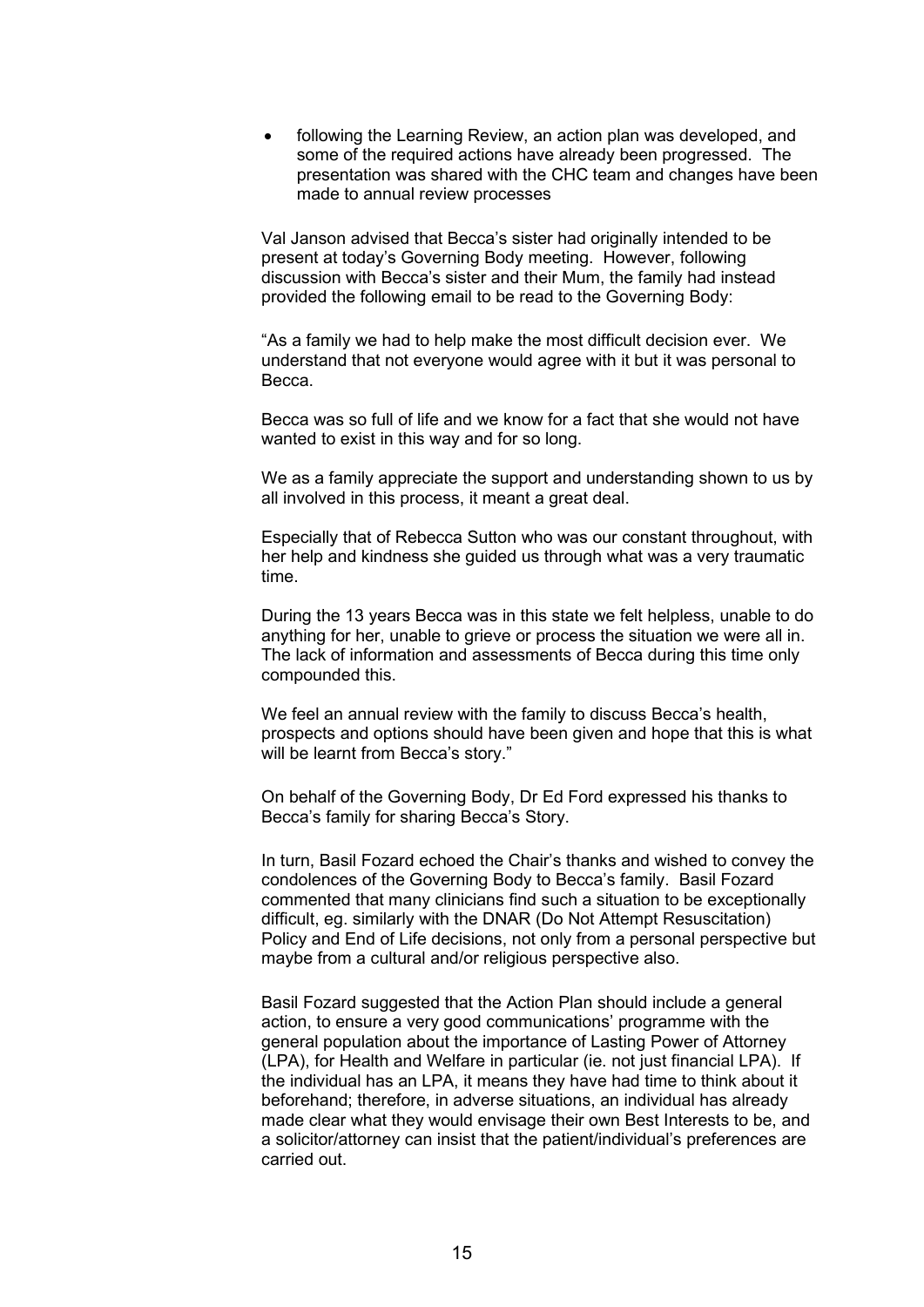Val Janson responded that some of the health and care professionals involved in Becca's care were conflicted about the decision, and although ultimately agreeing, seeing it through did cause them personal concern. St Margaret's Hospice has been excellent in providing support to those staff.

 Action 820: Action Plan for Becca' Story to be amended to include a general population comms around the importance of a Health and Welfare LPA (Val Janson/Kathy French)

 Dr Ed Ford again conveyed his thanks to Becca's family and wished to reassure them that the learning from the review will be embedded into future processes.

#### **SCCG 030/2022 SAFEGUARDING CHILDREN ANNUAL REPORT 2021**

 The Meeting received the Safeguarding Children Annual Report for 2020- 21. Val Janson provided a verbal report and it was noted that:

- it is important to remember the context of 2020-21, and the background of the Covid pandemic
- the report describes the range of activities and developments that the safeguarding children team undertook to support the design and delivery of effective safeguarding children arrangements across Somerset during 2020-21
- the report provides assurance that the CCG fulfilled its statutory responsibilities to safeguard and promote the welfare of children
- the Somerset CCG Safeguarding Children Governance Framework has very clear lines of accountability, and the Director of Quality and Nursing is the CCG's Safeguarding Executive Lead
- during the lockdowns, virtual meetings were held but much of the children's social and health care was reinstated face-to-face very quickly, despite some of the Safeguarding team being redeployed to support community nursing the vaccination programme
- the Safeguarding Children team achievements during 2020-21 are indicated on page 7 of the report, with the team contributing to the following work streams:
	- delivery of safeguarding statutory functions
	- development of high quality safeguarding services
	- using intelligence and information to inform decisions
	- influencing partnership working
- much work and development was undertaken to improve and build on existing relationships, systems and procedures, including:
	- Somerset Safeguarding Children Partnership (chairing three sub groups and attending all others)
	- Pan Dorset and Somerset Child Death Review Arrangements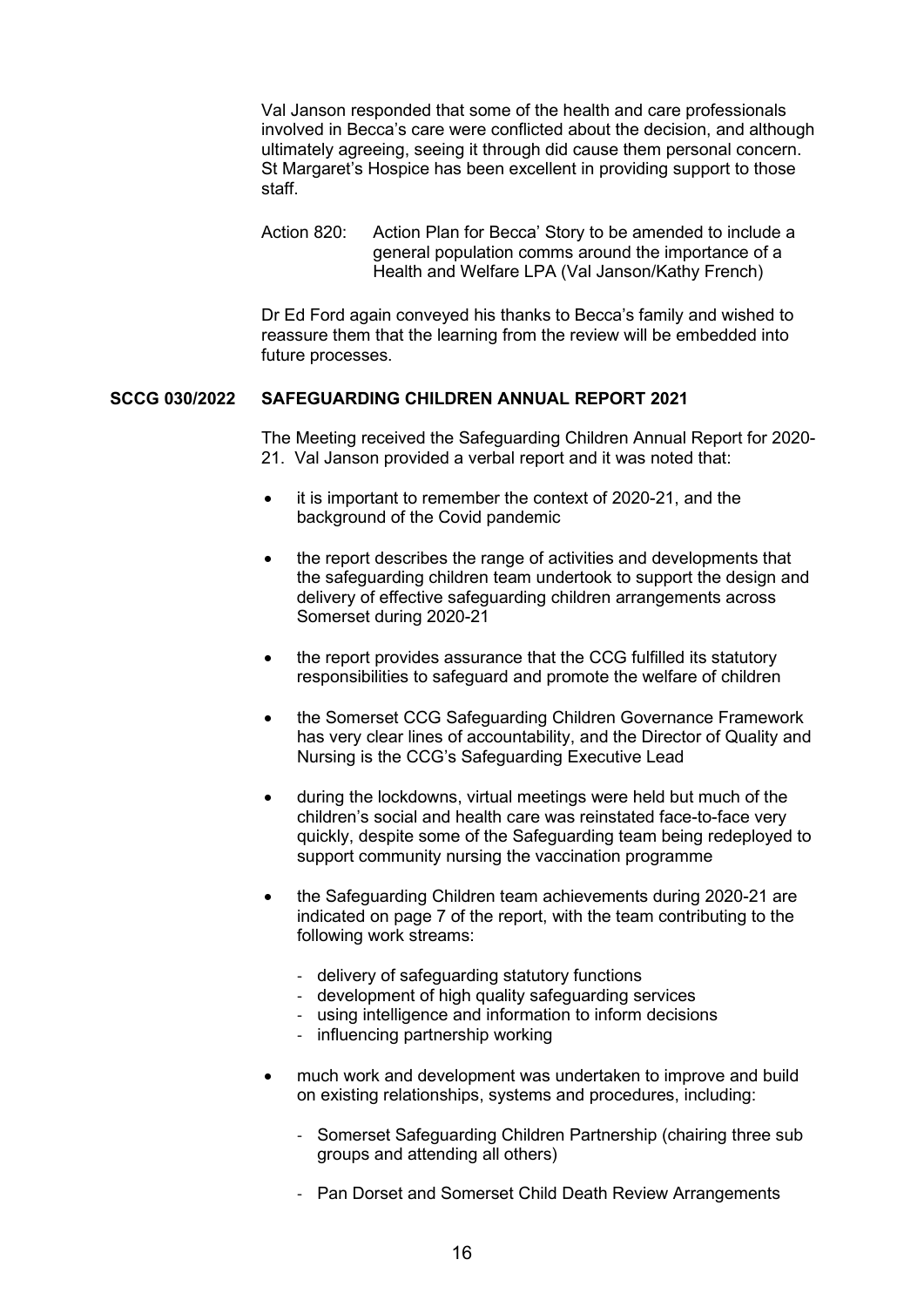- Avon and Somerset Safeguarding Strategic Partnership (ASSSP): membership of regional groups such as the ASSSP executive, data and performance, and complex safeguarding groups
- throughout the year, a linked professional approach was taken towards safeguarding:
	- the Local Authority and health services agreed that high priority children would be reviewed, and a multi-agency professional network meeting was arranged to ensure the information was appropriately shared, including with schools. This has been highlighted as good practice
	- weekly safeguarding cell meetings were held, attended by the CCG, Local Authority, police and education to review all the challenges and consider how to support each other
	- two child safeguarding reviews were completed, and have now been published, highlighting the need for professional information sharing
- Learning Reviews: 10 cases, three of which were successfully progressed
- we worked with the Local Medical Committee (LMC) to secure GP engagement in child protection conferences
- referring to the 2021/22 priorities (page 9/10 of the report)), all areas are on track. The Safeguarding Strategy is being updated and consideration is being given to the joining-up of Safeguarding for children and adults
- a recent safeguarding review meeting was held with NHSEI, and we have received a letter from them noting our processes and innovative approach

 Referring to paragraph 2.1.3 of the report, Trudi Mann asked about the vacancy for the statutory Designated Doctor, noting the increase in named GP Safeguarding Children Sessions as mitigating activity for risks associated with this vacancy (page 8 of the report refers):

 Val Janson confirmed that Dr Jo Nicholl has now been formally appointed to the post of Designated Doctor, so the risk has been completely mitigated. Previously, Dr Nicholl was the postholder of named GP, and we are now attempting to recruit to that post.

 Grahame Paine asked how Safeguarding Children will be managed as part of the ICS:

 Val Janson responded that the Safeguarding Children team will 'lift and shift' into the ICB. The Team has been working on the 10-point plan since October 2020, including joint meetings to work through eg. aligning policies and processes, reducing duplication etc. We are currently exploring ways of appropriately sharing Public Health Nursing team information across the system.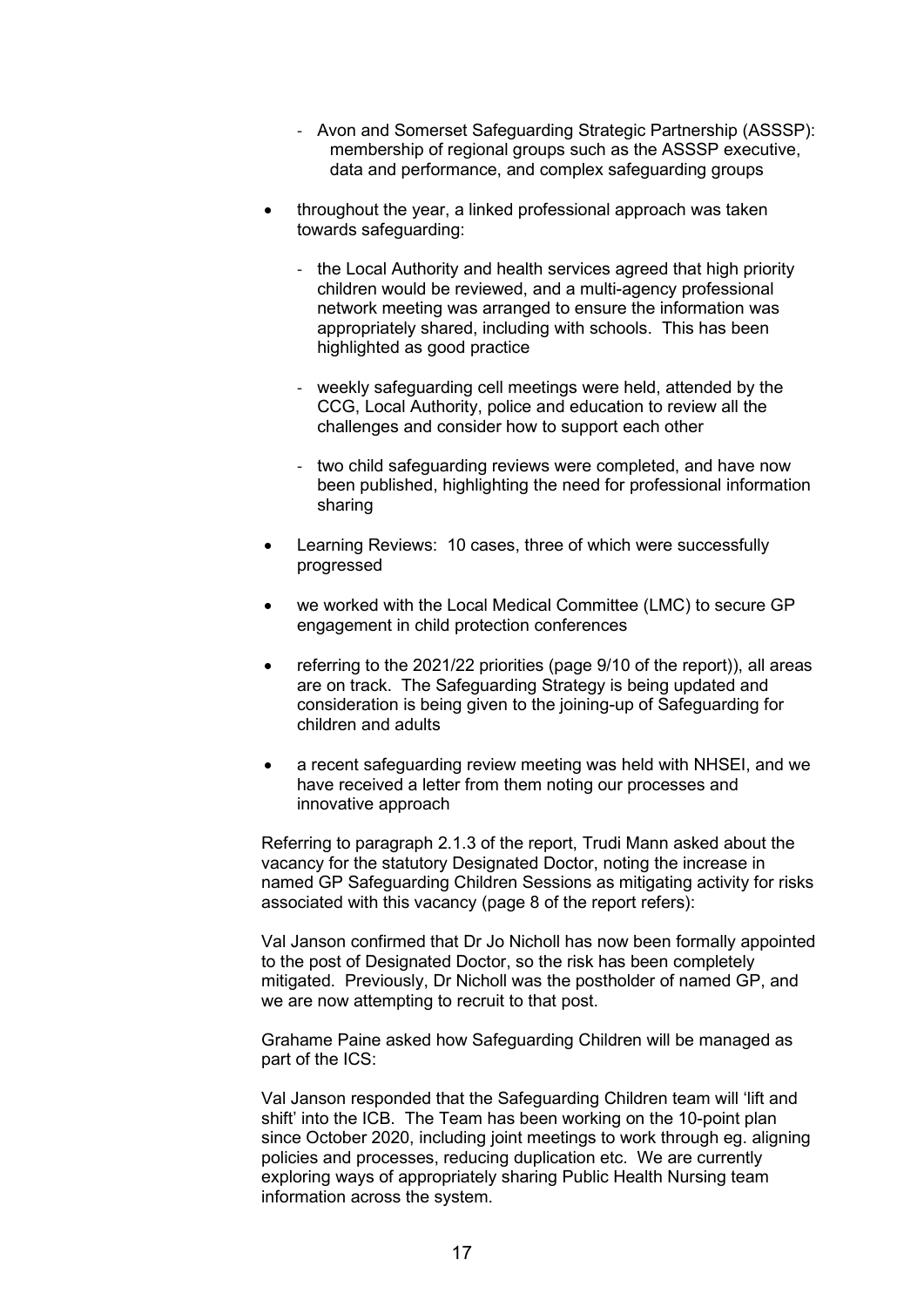David Heath noted the collaborative work that is taking place with GPs across the area, eg. case conferencing, and asked about the assurance that safeguarding policies and processes, within GP Practices, meet the expected standards:

 Val Janson confirmed that Practice contracts include safeguarding and quality indicators. Practices are also able to contact the safeguarding teams for advice and support, so the teams are able to advocate on their behalf and validate any concerns that may have been raised. Training sessions have received excellent feedback. These were held virtually, meaning that more people were able to attend. The sessions have promoted positive GP engagement and will be continued.

 David Heath asked if Practices have a named person who is responsible for policy and ensuring compliance; and also, that Practices are aware of the potential for whistleblowing if they suspect a policy has been breached:

 Val Janson confirmed this was the case: a colleague is also in place, on a trial basis, working with police to ensure that notifications such as domestic abuse incidents are shared as appropriate within data sharing agreements, to improve our overall protection for children.

 James Rimmer confirmed that child safeguarding arrangements are reviewed by the Health and Wellbeing Board and thanked Val Janson for leading on the programme to-date. Upon transitioning to the ICB, the Chief Nursing Officer will take on system child safeguarding responsibility.

 By a virtual show of hands, the Governing Body approved the content of the Safeguarding Children Annual Report 2020/21 and the objectives for 2021/22.

## **SCCG 031/2022 CHILD DEATH REVIEW ARRANGEMENTS ANNUAL REPORT 2021**

 The Meeting received the Somerset Child Death Review Arrangements Annual Report for 2020-21. Val Janson provided a verbal report and it was noted that:

- The purpose of the process is to provide support to families and consider possible next steps; whether they relate to a serious incident, or need to be referred to the coroner, multi-agency etc.
- We look at any emerging themes from the deaths and consider any action that might need to be taken, locally, or at regional or national level
- Somerset reviews and processes are conducted jointly with Dorset
- During the period April 2020 to March 2021, 22 child death notifications were received. The majority were infant deaths, with 36% involving a child 0-27 days old
- During the same period, 16 child death cases were reviewed. 32% of cases related to peri- or neo-natal death; none to suicide or trauma; 38% of deaths were unexpected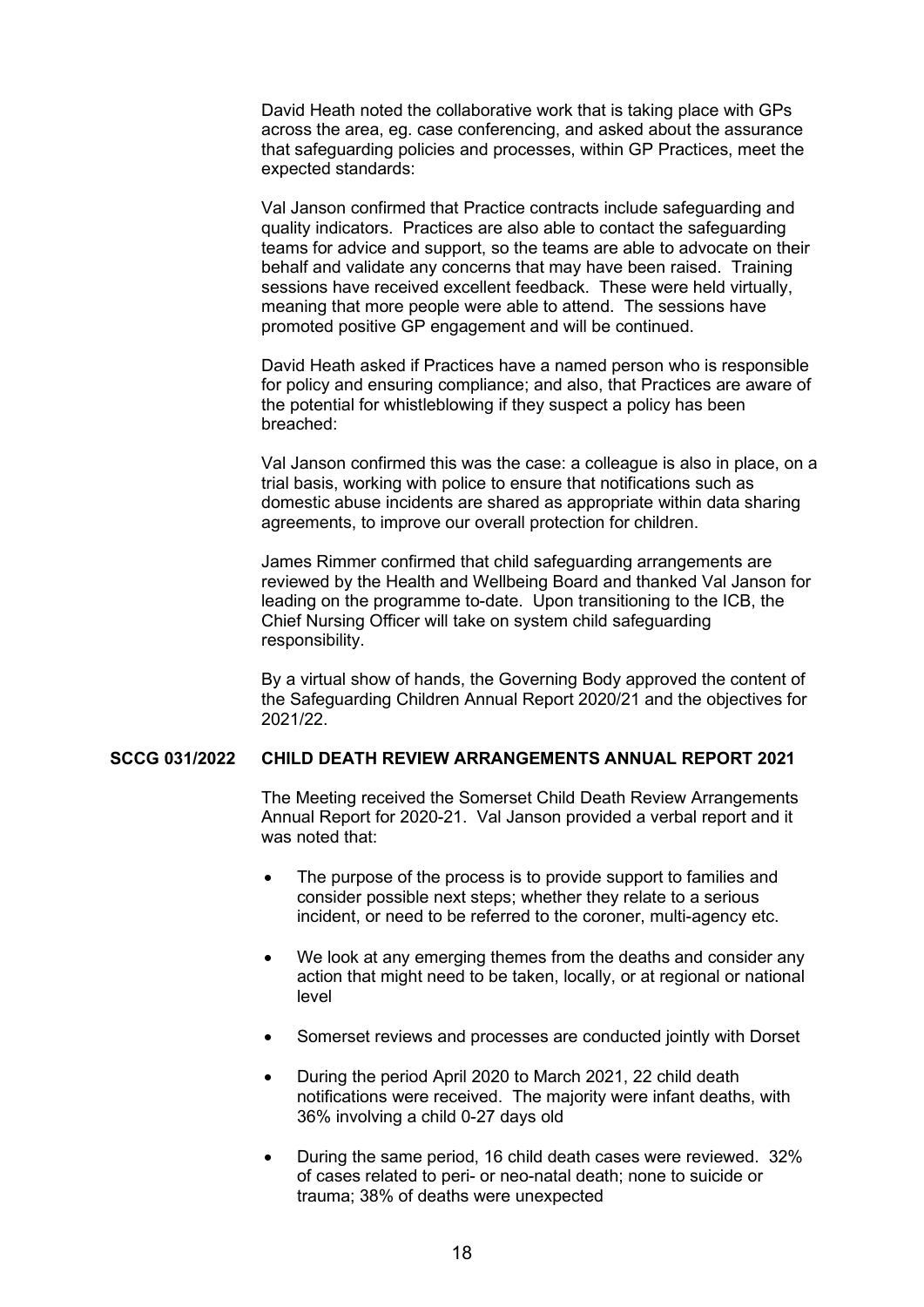- Examples of potentially modifiable factors included:
	- Smoking by mothers in pregnancy, and smoking in the household: this reduced slightly in 2021 but there is still much work to be done
	- High BMI of mothers during pregnancy: support is being provided by public health midwives
	- Unsafe sleeping arrangements: Safe sleeping advice for both professionals and parents/carers has been included in the Somerset's maternity toolkit which has now been published online.
	- Parental mental health: a specific service is being developed. In the meantime, we are sharing messages with fathers and wider family members about their importance to a child's health and wellbeing. We are also working to improve paternal involvement and make sure fathers are better informed

 Basil Fozard asked that the ICS consider smoking in pregnancy as a priority, to try and reduce the number of smoking mothers and fathers to an absolute minimum. Basil Fozard also suggested that the pie chart should include the number of children rather than a percentage. Val Janson advised that, as the numbers are very small, a percentage is shown instead, as a number might make the child(ren) identifiable.

 By a virtual show of hands the Governing Body approved the Child Death Review Arrangements Annual Report for the period 2020-21 and the actions taken to address the learning identified.

## **SCCG 032/2022 MODERN DAY SLAVERY STATEMENT**

 The Meeting received the Modern Day Slavery and Human Trafficking Statement for the financial year ending 31 March 2022. James Rimmer provided a verbal report and it was noted that:

- The Statement forms part of the CCG's governance processes
- Its importance is particularly relevant given the current refugee situation
- The CCG has a duty to ensure that modern day slavery or human trafficking is not being perpetuated within our organisation or anywhere within our supply chain
- The Statement confirms that any form of modern-day slavery or human trafficking is intolerable, together with the assurance measures that we take

 David Heath emphasised the importance of the legislation, the Modern Slavery Act 2015, and confirmed that the Statement as presented is appropriate in terms of our internal arrangements and supply chain. David Heath commented that primary care is an area which is more likely to pick up on the possibility of such activity, and of particular risk groups,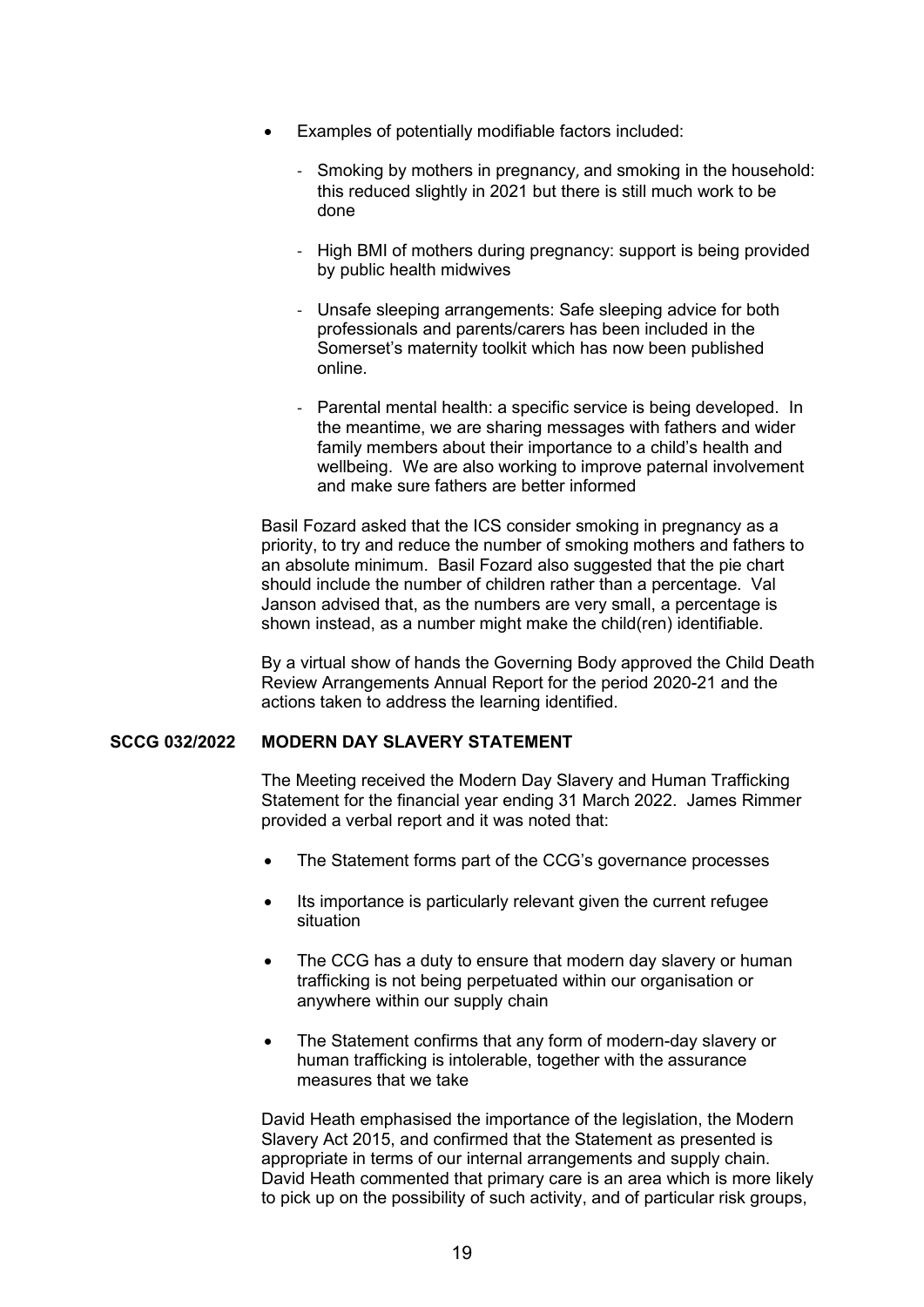for example, people working in nail bars, cosmetics and agriculture; he suggested that Practices should be reminded that they should be aware of the possibility of modern-day slavery/human trafficking and should report any suspicions.

 James Rimmer agreed and advised that the Statement would be raised with the Local Medical Committee, together with the points made by David Heath.

Action 821: Modern Day Slavery and Human Trafficking Statement to be raised with the LMC, so that a reminder can be sent to Practices about their obligations in this regard (James Rimmer/Dr Ed Ford)

 By a virtual show of hands, the Governing Body approved the annual Modern Day Slavery and Human Trafficking Statement, which would now be published on the CCG website.

 Action 822: Modern Day Slavery and Human Trafficking Statement 2021/22 to be published on the website (Kathy Palfrey)

## **SCCG 033/2022 ANTI-BRIBERY STATEMENT**

 The Meeting received a paper setting out Somerset CCG's zero tolerance to bribery. James Rimmer provided a verbal report and it was noted that:

- The Anti-Bribery Statement forms part of the CCG's governance processes, and sets out a zero tolerance approach towards bribery
- As part of our commitment to prevent bribery within the CCG, a number of bribery prevention procedures have been put in place, including:
	- Anti-Fraud, Bribery and Corruption Policy
	- Policies that govern Standards of Business Conduct, Gifts and Hospitality, Disciplinary procedures, working with the Pharmaceutical industry and Whistleblowing
- Our various registers of Interest and Gifts and Hospitality are designed for openness and transparency, and are reviewed by the Audit Committee

 By a virtual show of hands, the Governing Body approved the annual Anti-Bribery Statement, which would now be published on the CCG website.

 Action 823: Anti-Bribery Statement 2021/22 to be published on the website (Kathy Palfrey)

## **SCCG 034/2022 RISK MANAGEMENT REPORT 1 APRIL 2021 TO 31 JANUARY 2022**

 The Meeting received the Risk Management Update report for the period 1 April 2021 to 31 January 2022. Neil Hales provided a verbal report and it was noted that: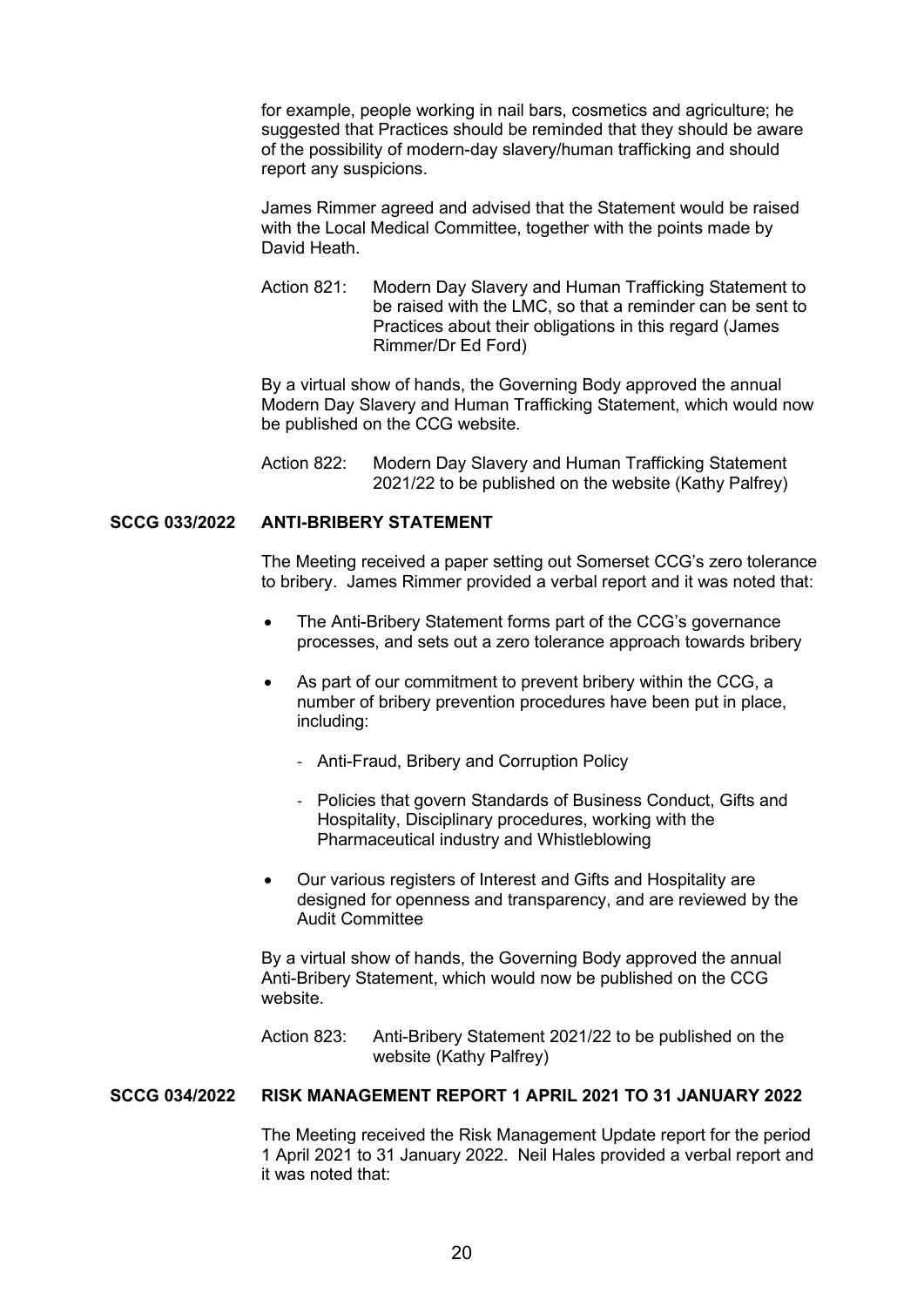- the Corporate Risk Register (CRR) highlights risks rated 12 and above
- no new risks had been added
- two risks had been closed:
	- risk 505, acute paediatric bed shortages (NB: this remains on the CRR, as risk 513, but had been reported twice)
	- risk 236 Court of Protection cases: the backlog has been cleared
- four risks had been de-escalated from the CRR
	- risk 38, GP prescribing budget: the budget for year-end 2021/22 is under control
	- risk 361, harm from falls: the urgent community response team for falls has been expanded through the Ageing Well programme
	- risk 463, CCG Financial Plan 2021/22: re-identified as low risk (ie. 11 or below) due to the H1 position being delivered and the draft H2 financial planning submissions being balanced
	- risk 488, succession planning for the CHC team: the identified risk has been mitigated by recent recruitments
- one risk had been escalated to the CRR:
	- risk 486, relating to community equipment stock shortages due to national and international supply chain issues
- risks increased within the CRR:
	- risk 222, GP workforce sustainability, has increased from 12 to 16, and is described as the potential for compromised patient experience due to GP primary care workforce shortages and the resulting impact on primary care and other services such as 111, out of hours, and A&E
		- a large number of GPs are over the age of 50, and although the CCG has a wide range of programmes in place to support the primary care workforce the risk remains significant, with considerable gaps impacting on the ability to meet current levels of demand

 Referring to risk 222, Basil Fozard commented that GP workforce sustainability is a difficult issue for the whole healthcare system, and suggested that the ICS should conduct a very focused piece of work on the options, and have a very clear approach. Basil Fozard noted that the issue has been developing over several years and there should be a clear plan for mitigation.

 Dr Ed Ford commented that the issue would likely increase, and Neil Hales agreed, acknowledging that the situation is recognised not only in Somerset but also nationally. The additional roles in primary care will go some way to offset some of the gap, but the proportion of GPs over 50 remains the same.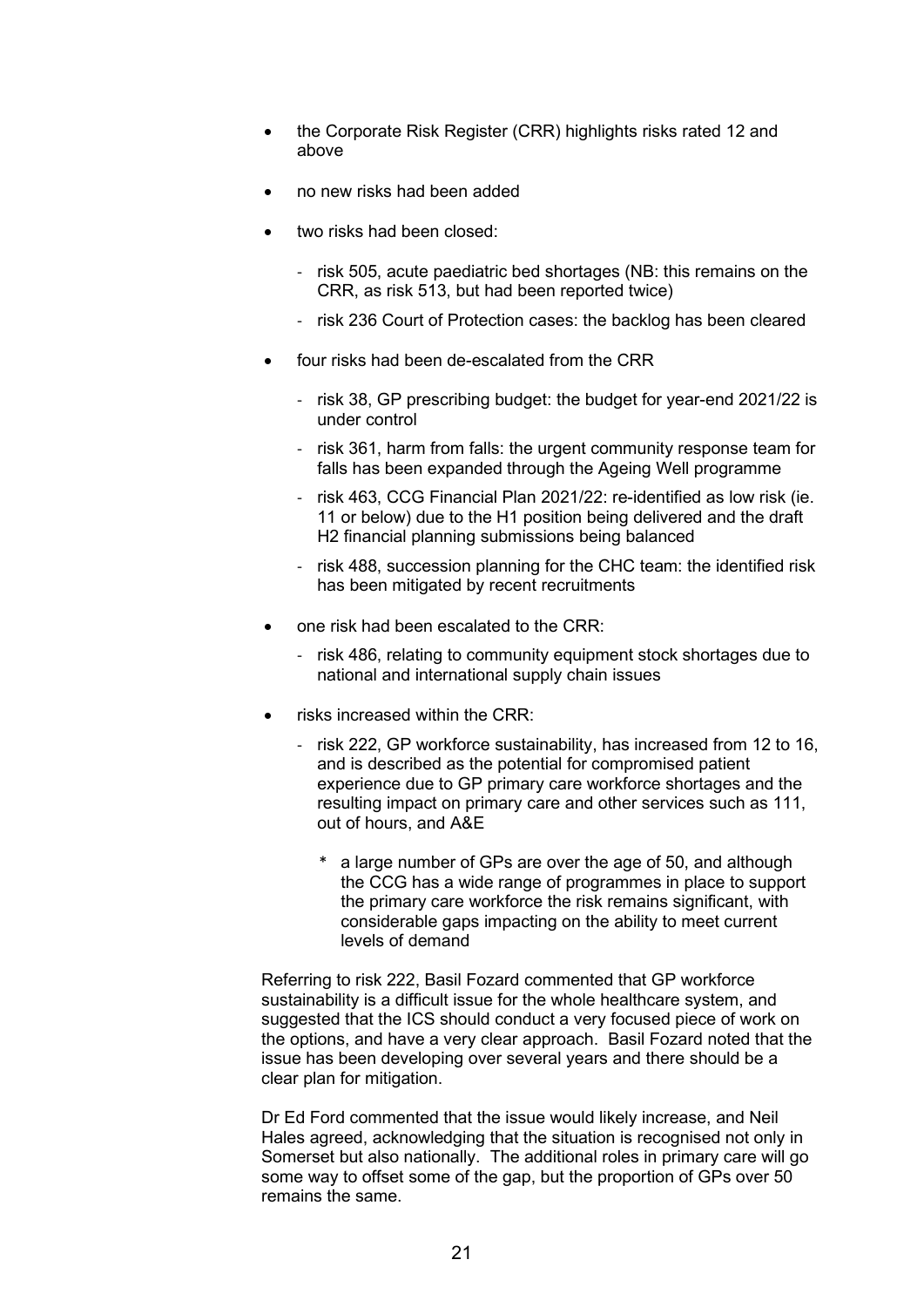Referring to risk 409, preventable deaths from suicide in relation to Covid-19 and aftermath, Trudi Grant queried the statement "Public Health is the statutory lead for suicide across the nation", as she believed that all health and care organisations have a joint statutory duty. James Rimmer responded that this particular risk is regularly reviewed by the mental health team and they would be asked to check the wording, given that the suicide prevention group is led by Somerset Foundation Trust.

 Action 824: Mental Health team to review the wording relating to risk 409 and amend if appropriate (Alison Rowswell)

 Referring to risk 428, Covid nosocomial transmission (originating in hospital), Trudi Grant if there was an overall Covid risk relating to transmission per se: this remains a strategic risk for the organisation and it is highly likely that more variants will emerge. Trudi Grant felt that – from a Covid perspective – the risks need to be reviewed.

 Val Janson responded that this particularly risk has been amended on a number of occasions, both up and down, but agreed that the risk should be refreshed in terms of the 'living with Covid' edict.

Action 825: Risk 428 to be refreshed to reflect 'living with Covid' (Kathy French)

 By a virtual show of hands, the Governing Body approved the Risk Management Report for the period 1 April 2021 to 31 January 2022.

## **SCCG 035/2022 FINANCE REPORT 1 APRIL 2021 TO 31 JANUARY 2022**

 The Meeting received the Finance Report for the period 1 April 2021 to 31 January 2022. Alison Henly provided a verbal report and it was noted that:

- The ICS has received an overall system allocation, which confirms funding for the first six months of the financial year. This is based on the same arrangements as 2020/21 and includes continuation of the system top-up and Covid fixed allocation allocations. The financial settlement for months 7-12 (H2) has now been confirmed and builds on the funding received for H1
- The system submitted a balanced plan for the first six-month period, both on an individual organisation and system basis. These plans are the basis upon which the CCG's budgets have been determined, which are regularly reviewed by the Finance and Performance **Committee**
- The report highlights a forecast variance of £6.1 million, which relates to the costs of the Hospital Discharge Programme and the Covid-19 vaccination programme. These costs have been claimed via our monthly reclaim process and are expected to be funded in a future reporting period
- The report highlights a number of variances. Financial performance compared to budget is kept under close review as we move through the financial year. A detailed budget statement is reviewed by the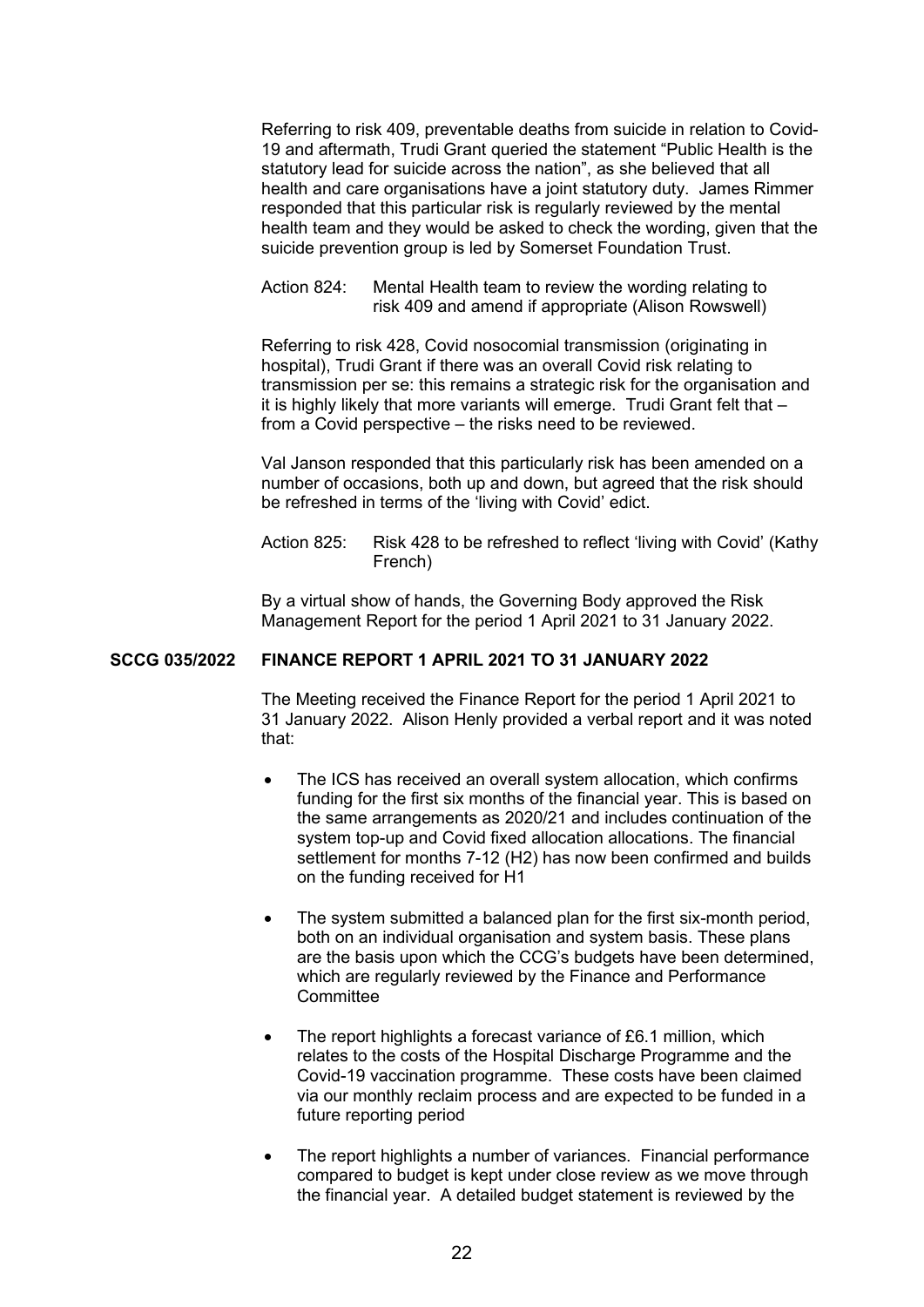Finance and Performance Committee on a monthly basis. Variances of note include:

- An underspend against CHC, which is linked to the investment in the hospital discharge programme. This will be kept under close review to understand if it will continue to improve the CCG's underlying financial position
- There has been some fluctuation in the primary care prescribing position, due to a national price increase, offset by a subsequent decrease in prices. We are currently reflecting an overall underspend against primary care prescribing and will keep this under review
- The system has received funding totalling £13.2 million for elective care recovery by the end of November. The report shows that this funding is fully committed in the period, to reflect the cost of the additional schemes being brought on-line to continue to improve performance over the remainder of the financial year. This commitment is reflected against the other programme lines in the report
- under the Better Payments Practice Code, the CCG has continued to support the local economy by ensuring fast payments and is routinely paying 100% of invoices within 30 days. The CCG financial services performance continues to be ranked in the top 10 of the 109 CCGs by the National Shared Businesses Service for our invoice payable performance

 Lou Evans expressed his thanks to Alison Henly and the Finance team, noting that even in the current difficult circumstances, the liaison work with the auditors had been exemplary. Lou Evans confirmed that the CCG is on track to sign-off the Annual Report and Accounts in June 2022.

 By a virtual show of hands, the Governing Body approved the Finance Report for the period 1 April 2021 to 31 January 2022.

#### **SCCG 036/2022 INTEGRATED BOARD ASSURANCE REPORT 1 APRIL 2021 TO 31 JANUARY 2022**

 The Meeting received and discussed the Quality, Safety and Performance Exceptions Report (Integrated Board Assurance Report) for the period 1 April 2021 to 31 January 2022. Val Janson, Alison Henly and Neil Hales provided a verbal report and it was noted that:

- CLA (Children Looked After) performance continues to improve although there is further work to be done. 15 children became looked after in January 2022, which is a return to an average level following a significant increase in December, when 40 children became looked after
- CHC (Continuing Healthcare) performance is forecast to be slightly below 80% in February 2022, but is anticipated to rise in March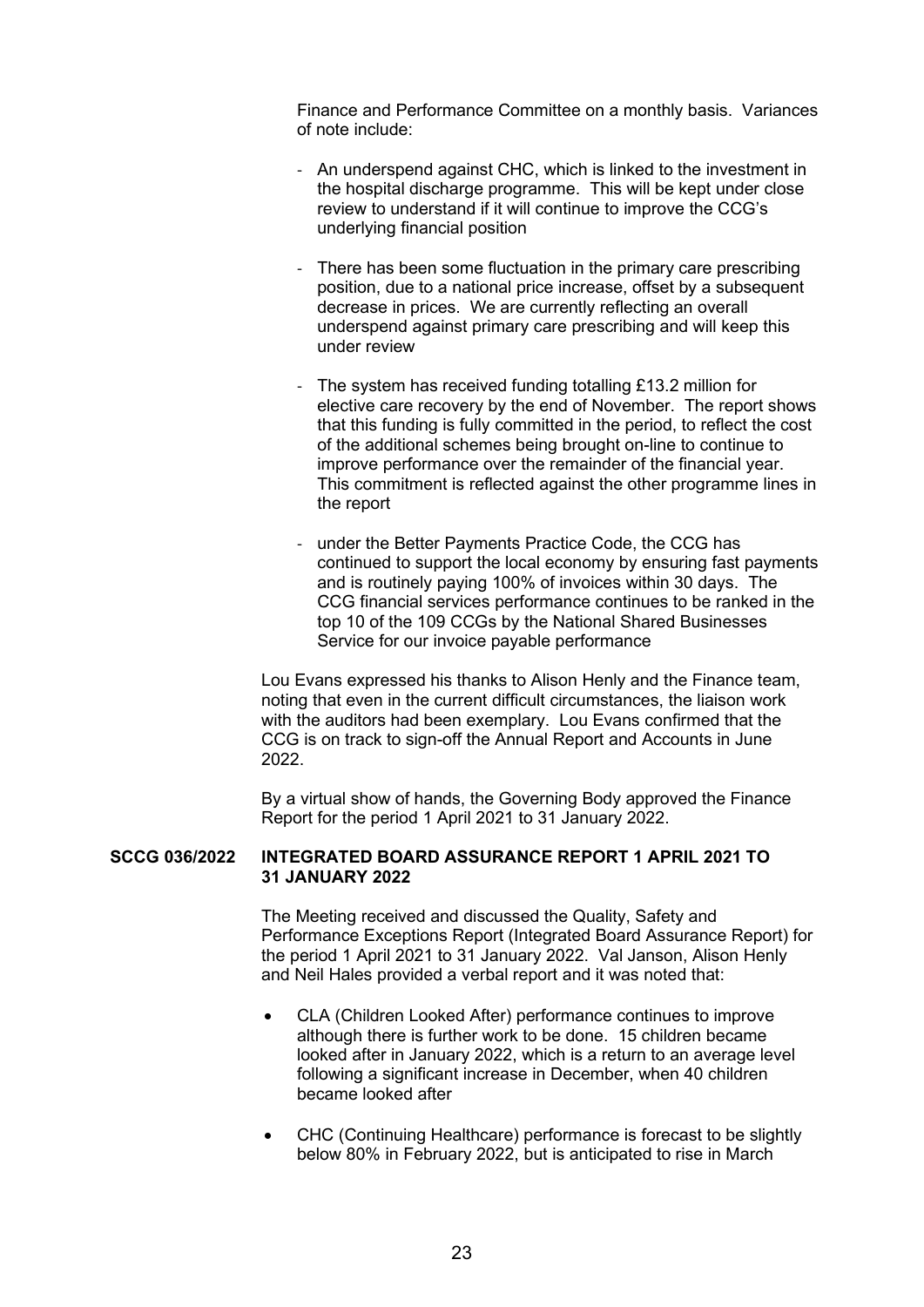- during OPEL 4 we are looking at additional safety indicators so that we can monitor any harm or safety issues and a daily dashboard
- despite increased activity, mental health performance remains good
- infection prevention and control: performance has deteriorated over the past two years relative to the regional and national picture. The IPC team has been working 7 days per week for the past few months, and during January dealt with 20 acute Trust outbreaks, three in primary care and 65 in care homes.
	- a strategy and action plan for the necessary Quality Improvement work has now been established
- the final report of the Independent Review of maternity services at The Shrewsbury and Telford Hospital NHS Trust (the Ockenden Report) was published on 30 March 2022:
	- 1,486 family experiences, dating back to 2000, were reviewed
	- 60 local actions for Trusts were identified, plus15 key immediate actions, and the following four Essential actions for top priority:
		- \* safe staffing levels that are well funded
		- \* well-trained staff
		- \* learning from incidents
		- \* listening to families
	- Somerset was assessed against the initial Ockenden report and has received additional funding for recruitment
		- \* there is strong clinical governance both in the CCG and at providers
	- the Ockenden report will be taken to the ICB in April
- LeDer Review: all reviews that were outsourced have now been completed. The LeDer review team now has a full complement of staff, and work is taking place to ensure all the learning is taken forward and embedded into processes
- a common theme throughout the report is the continuing significant demand for all urgent care services across Somerset
- the overall number of patient appointments in primary care decreased during December and January, with 52.8% of appointments being seen face to face
- this was as a result of Practices struggling with operational pressures, and approximately 50% reporting OPEL 3, where demand/staff absence is sufficiently high that the daily workload cannot be managed, even with additional available resources: the Practice can cope in the short term but is likely to use other services more than usual
- no Somerset GP practices are rated inadequate by CQC, and our quality colleagues continue to work with practices to provide support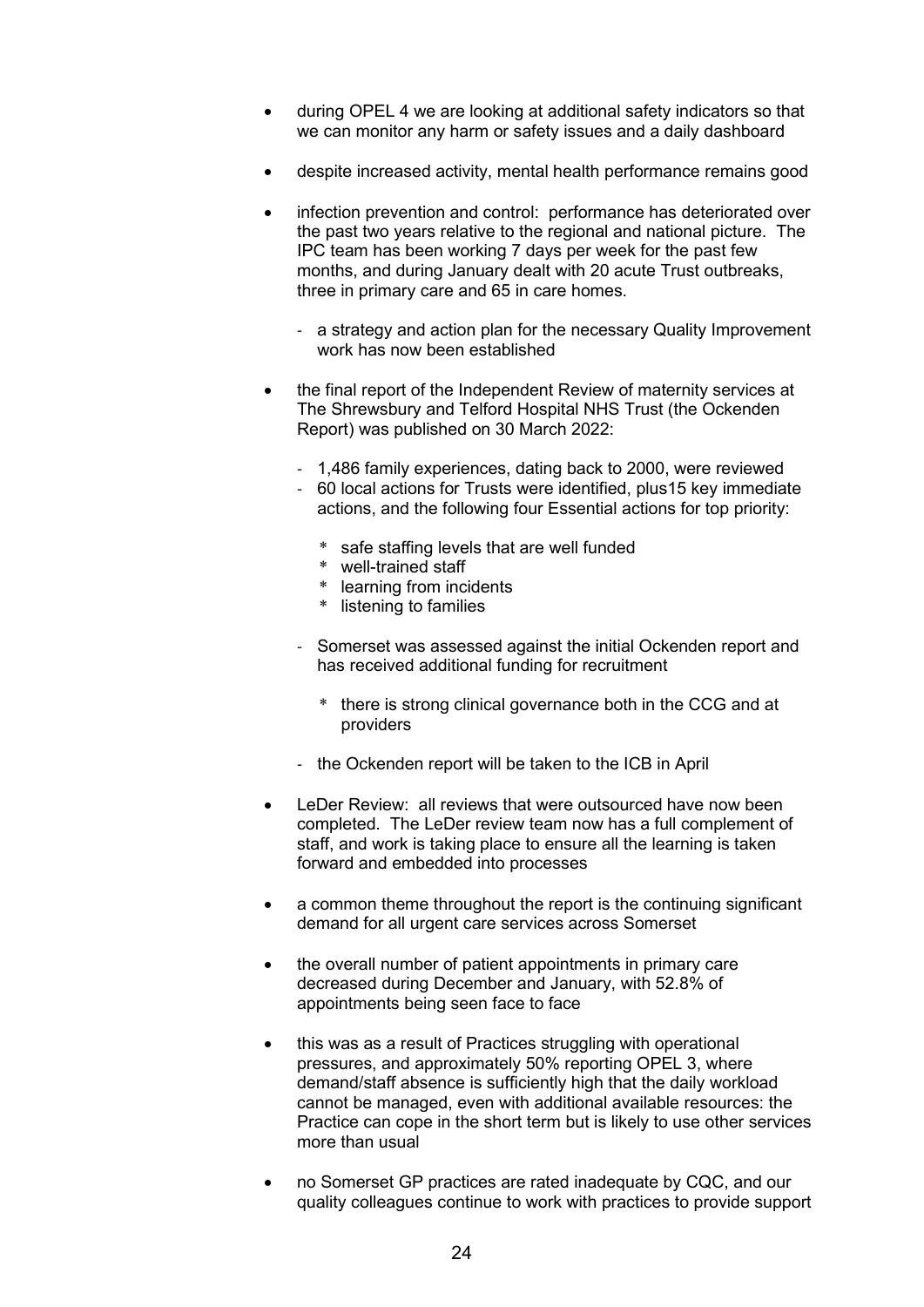in preparing for CQC assessments

- the Medicines Management team has focused on maintaining the safety of prescribing by supporting Practices to review safety alerts identified by the Eclipse Live system. Despite the impact of Covid-19 and operational pressures, the weekly reviews of these alerts have been maintained at a steady rate
- the Integrated Urgent Care service has seen a significant increase in demand which has impacted on the performance indicators. In January the average speed for the 111 service to answer a call declined to 288 seconds, although this compares favourably to the England average of 402 seconds. However, calls abandoned increased to 17.6% (compared to 16% at 30 November 2021)
- Out of Hours (OOH):
	- the Care Quality Commission (CQC) published their report of Devon Doctors (Somerset OOH provider) in January 2022, following a comprehensive inspection in November 2021
	- there has been an overall improvement in the performance of Devon Doctors from 'inadequate' to 'requires improvement', and the removal of special measures
- demand for ambulance services across the south west has seen the highest levels ever experienced. However, Somerset has still had the lowest number of, and time lost due to, handover delays in the south west, with the ambulance trust and our emergency departments continuing to work together to focus on this area
- the report shows the performance impact on the SWAST service. where the category 1 and 2 standards continue to be challenged. Focused work is taking place with the ambulance trust to provide support and look for alternative options for managing demand and investment in more vehicles on the road
- the number of people attending A&E services slightly reduced in January compared to the previous reported month of November, with both Somerset Trusts continuing to have a strong level of performance compared to the national average.
- the decrease in A&E activity is also repeated in the number of emergency admissions, which overall is lower than last year although the need is being seen in longer stay admissions (66.4% of all admissions are non zero) due to the complexity of health needs being presented. This is resulting in pressures in internal bed availability in our hospitals, and consistent with a slowing rate of discharge for medically fit patients and the high number of No Criteria to reside patients at all trusts.
- elective referrals have continued to restore during 2021/22 with 13,016 referrals being received in January, equating to 92.5% of the demand seen in April 2019-January 2020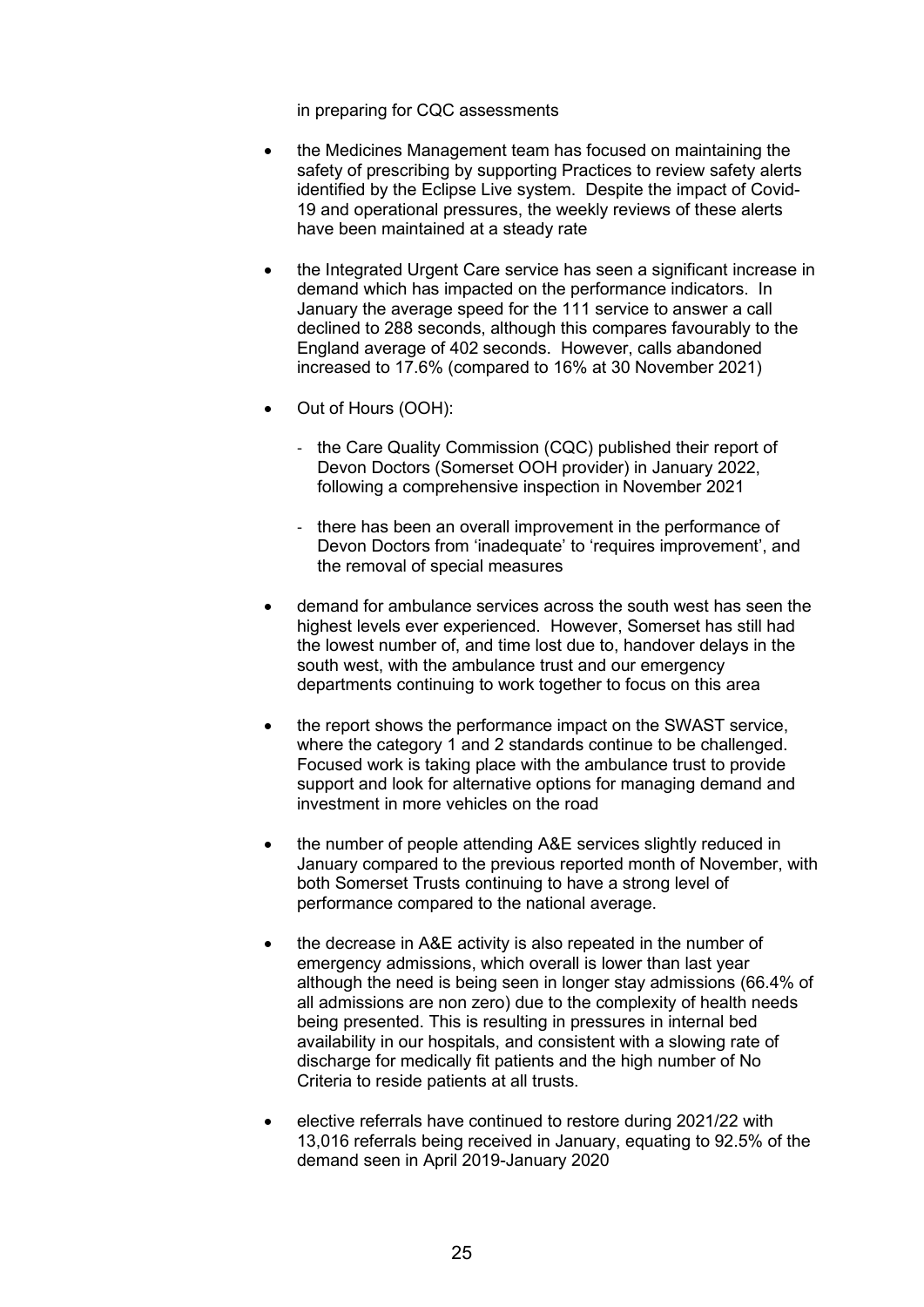- in January, 49,707 patients were on an incomplete pathway waiting for their definitive treatment. This represents an increase of just over 8,162 patients since March 2021 and is attributed to the increase in referral demand as well as a lower level than expected of 'clock stops' delivered over the autumn and winter period.
- the number of people who have waited for treatment for longer than 52 weeks has continued to reduce. This reducing position has also been reflected in the total number of patients waiting more than 78 weeks
- the report shows the current performance levels of cancer services and the positive actions which are being taken to improve the position
- the Improving Access to Psychological Therapy (IAPT) services continues to exceed the national and local recovery rate performance targets, and Somerset is one of the top performers nationally. The change in service model - to supporting people predominately through telephone, video and webinar interventions has succeeded in maintaining the service delivery. Face to face appointments are still available by exception and where clinically appropriate, in line with national guidelines
- the Somerset system has been in OPEL 4 since 24 January 2022. Of the 15 acute hospitals in the south west, 13 are also reporting OPEL 4
- Although the number of Covid inpatients has reduced slightly, hospitals are still dealing with the impact, including a higher-thanaverage number of hospitalised patients, infection control rates and staff sickness absence (due to Covid) in hospitals and care homes. There has also been a rise in patient acuity
- Covid patients currently occupy approximately 19% of hospital beds. Patients with No Criteria to Reside is at 26% - which has a knock-on impact in terms of our ability to deliver elective and cancer performance
- Due to the intensity of bed pressures, the number of cancelled operations has risen, and some cancer treatments have been delayed. However:
- We are on track to clear the 104-week waiters list by end June 2022; nevertheless, clearing the 78-week waiters list by March 2023 will be more challenging:
	- as part of our forward plans, we are looking to increase elective activity
	- there is recognition across the south west that we have a lower level of ring-fenced elective care beds than in other regions
- The Finance & Performance (F&P) committee looks at ambulance performance, cancer patients, diagnostics, the elective position and urgent care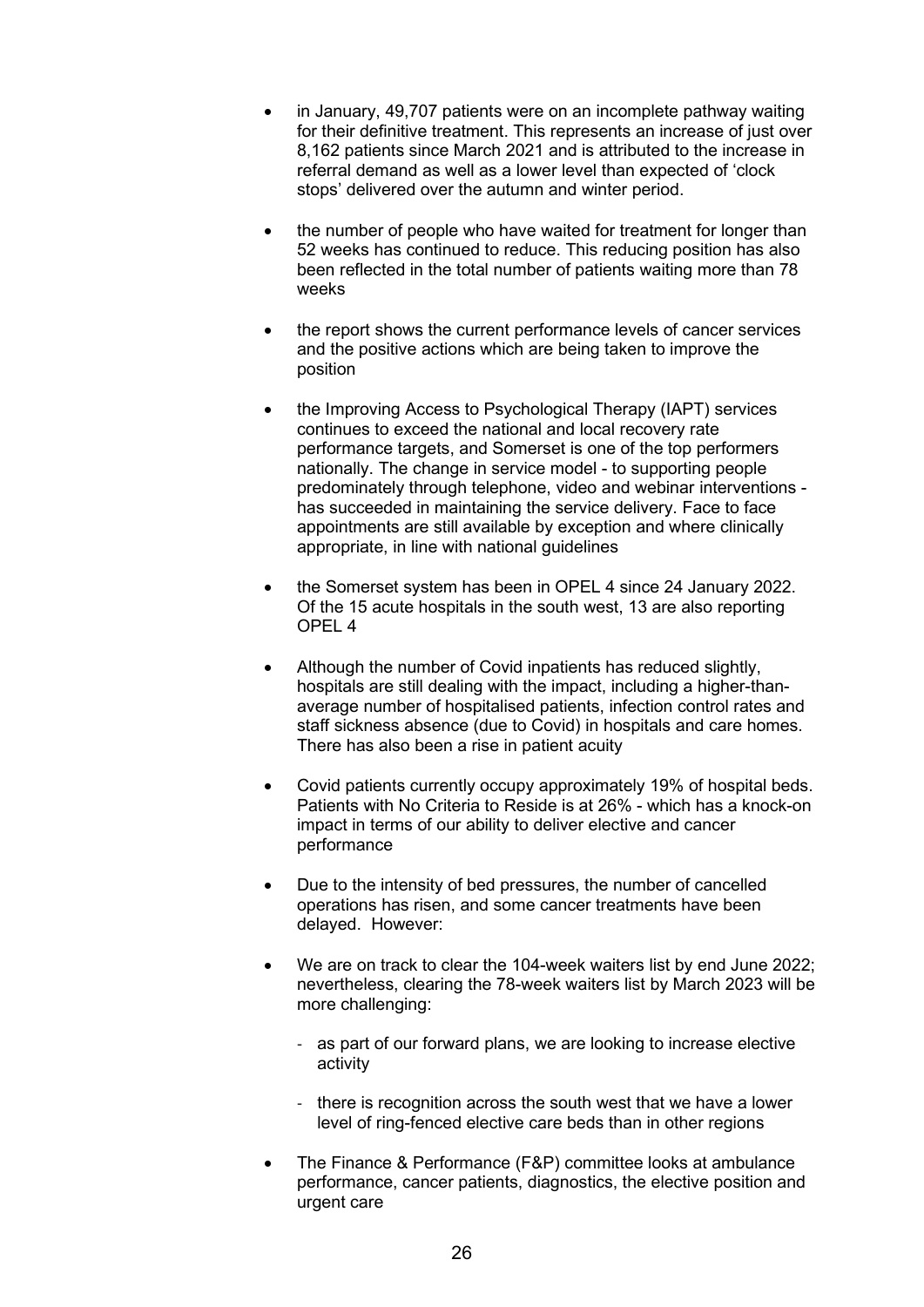- ambulance performance: this will be a standing item on the agenda for F&P committee meetings:
	- some issues are related to handover delays. Although performance in Somerset is generally better than other areas regionally, this has deteriorated over the past week, with 53 hours being lost due to handover delays
	- performance issues relating to Cat 1 and Cat 2 calls are as a result of longer waits at, for example, RUH, which has a knockon effect on the Somerset Trusts (MPH, YDH)
- the Silver Command group has been looking at ways of improving patient discharge and patient flow, and the group is taking part in the planning processes for improving elective care capacity, eg. capital works to extend facilities

 Dr Ed Ford referred to ambulance response times, noting that Cat 1 scenarios relate to, eg. cardiac arrests, choking, and that Cat 2 scenarios relate to, eg. heart attacks, stroke. Dr Ford asked how ambulance performance could be translated to patient outcomes, and if there is an understanding, in terms other than numbers, of *how* [relatively] low performance is affecting people – being mindful that the ambulance service will not have knowledge of this:

 Val Janson responded that we are engaged with SWAST in terms of service quality. Incidents are monitored, and a relatively small number have been reported to-date. Val Janson assured the Governing Body that all incidents are investigated, and this will continue, but we also rely on the receiving organisation (Trust) to be aware of any harm that may have been caused, and in turn, to report back to us and to SWAST.

 Grahame Paine thanked the Directors for their report and for the information in terms of the national picture. However, he expressed concern that Somerset's performance may be negatively impacting patients who seek care relating to cancers, emergency and urgent care, and felt there are opportunities for the CCG, public health colleagues and the system as a whole, to reduce the impact; for example, to increase our effectivity in proactively recognising and responding to the increasing number of patients seeking hospital treatment/admission. Grahame Paine felt there is an opportunity to do more – for example, to increase the number of ambulances/staff – but importantly, to acknowledge that the demand is huge and is increasing; and we are not doing enough to counter that demand.

 James Rimmer noted the importance of Grahame Paine's comment and acknowledged that the situation is very serious, hence, the level of concern that has been expressed by the national team, who had stated that "… the NHS is under unprecedented pressure." In Somerset, we are working closely with Trusts and social care colleagues to be more innovative, eg. around increasing the level of domiciliary care: we have offered bonuses to staff – we were seeking approximately 30 colleagues to move from 'health' into 'care'; so far, we have around 21. James Rimmer acknowledged that we need to do more around anticipatory care, BRAVE AI (a prediction tool), and 'Ageing Well'. Relatively speaking, the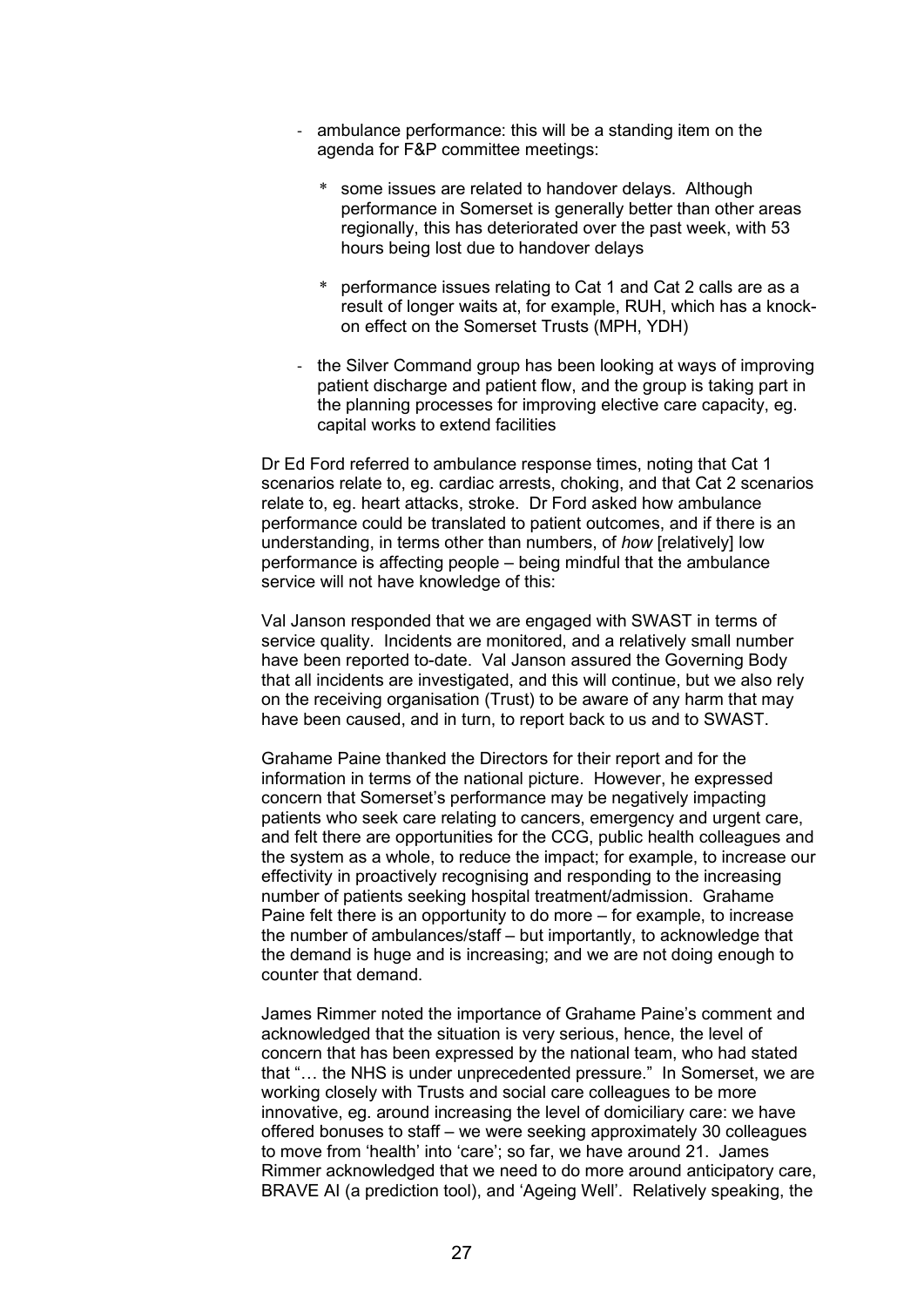Somerset system is performing well, and we are adopting a number of local innovations to continue to support this. It should also be recognised, however, that staff sickness is contributing significantly to low performance levels. We need to consider that, despite that winter pressures per se have largely concluded, service demand is likely to continue to increase, and other routes need to be investigated, eg. better use of the independent sector.

 Trudi Grant commented that as we emerge from the Covid-19 pandemic, population needs will definitely be different, and expressed regret that, had the 'prevention' agenda, ie. supporting people to take better care of their own health, been more closely followed, then a better position may have been achieved: we understand that many underlying conditions have been exacerbated by Covid, which in turn has caused much of the mortality and morbidity that we are now seeing. The learning must be that, as a system, we must do much more to support people's ways of living, so that each individual takes responsibility, and that – where people cannot take that responsibility so well – the system, in turn, supports them: one of the ways that we can do this is to raise the level of services in the community.

 Basil Fozard expressed concern about cancer performance, and wondered why we were unable to deliver an adequate cancer service during a pandemic: he felt that, given that we are all now 'living with Covid', we need to think differently about how to address the issues. Basil Fozard reflected that 50% of people will have, or have had, cancer, and 20% will not survive: some cancers are time-critical, so it is inevitable that people will be dying who would not otherwise have done so two years ago, because they are currently unable to access timely access to interventions – and therefore, this must be an important focus for the future ICS. Basil Fozard also felt there is a need to better understand the obesity epidemic, and to lobby politicians to address this.

 Responding, James Rimmer reminded the meeting of the recently opened Rutherford Centre, which – with social care and provider colleagues – will support additional diagnostic capacity, which in turn will help with the cancer pathways. We have endeavoured to keep the cancer pathways on track as much as possible during the pandemic and will maintain performance on future agendas. We will also continue to look at outcomes and incidents, and to expand this in the longer term.

 Dr Ed Ford commented that the system has been in OPEL 4 since Christmas; coupled with the demands of NHSEI and the expectations of politicians, staff morale has been significantly impacted given there is no particular end in sight, and productivity is likely to suffer further as the number of staff opting to leave increases. Neil Hales commented that system pressures have been increasing since Summer 2021 and agreed that the impact on staff morale has been significant.

 James Rimmer responded that we have tried to manage the needs of our patients, the population and all staff throughout the pandemic, and we will continue to support our colleagues.

#### **SCCG 037/2022 ANY OTHER BUSINESS**

Dr Ed Ford and James Rimmer noted that Val Janson and Neil Hales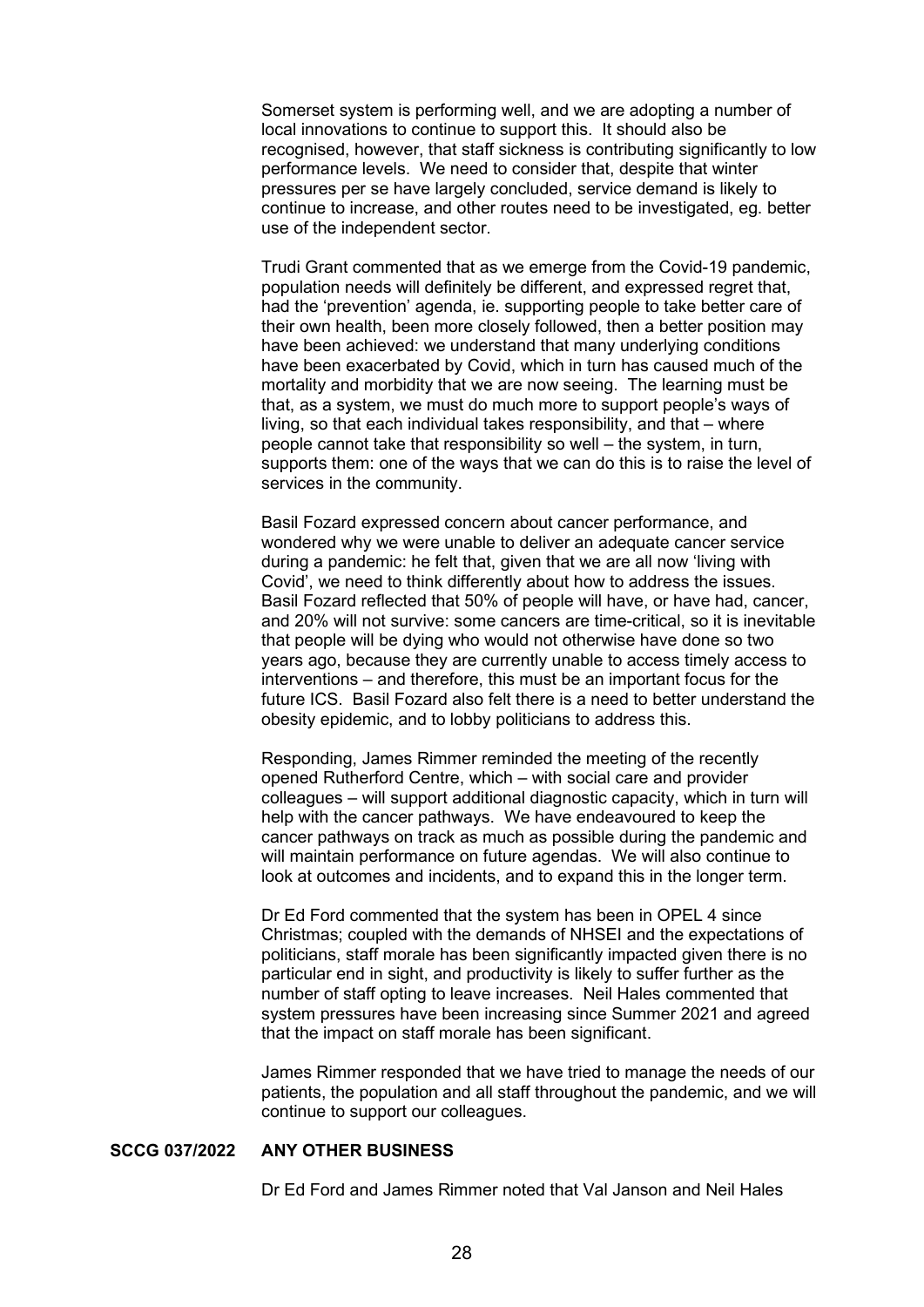would be leaving the CCG as of today (31 March 2022), and on behalf of the Governing Body expressed thanks for their valued contribution to the CCG.

#### **SCCG 038/2022 DATE OF NEXT MEETING**

 The next meeting of the Governing Body will be held on Thursday, 26 May 2022, starting at 9.30 am via MS Teams. Papers will be published in advance on our website and members of the public are invited to submit their questions to kathy.palfrey@nhs.net by midday on Tuesday, 24 May 2022.

 The Chairman brought the Part A Meeting to a close and advised that the Governing Body would now move into closed session. Part B meetings are held in private due to the confidential nature of the business to be transacted, publicity on which would be prejudicial to the public interest.

CHAIRMAN …………………………………… DATE …………………………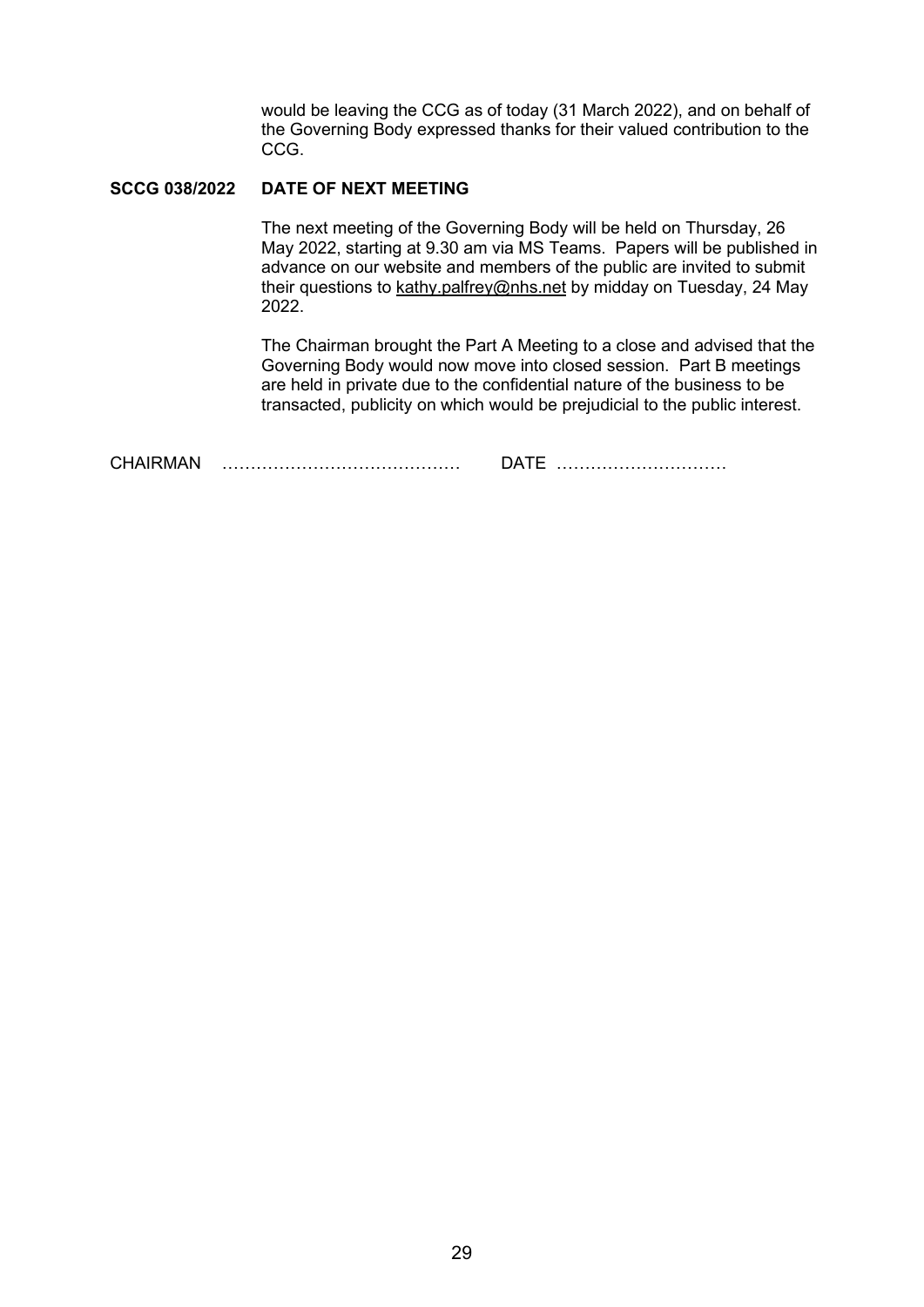

## **ACTIONS ARISING FROM THE PART A SCCG GOVERNING BODY MEETING HELD ON 31 MARCH 2022**

*Text in green was added arising from discussion at the Virtual meeting of the Governing Body on 31 March 2022 and through subsequent updates from Directors. Items marked Complete, Closed or subsumed into Business as Usual will be deleted from future schedules* 

| <b>Action</b><br>No. | <b>Action</b>                                                                                                                                                                              | Lead                   | <b>Updates/Action Date</b> |  |  |  |
|----------------------|--------------------------------------------------------------------------------------------------------------------------------------------------------------------------------------------|------------------------|----------------------------|--|--|--|
|                      | <b>Actions Arising from Meeting held on 31 March 2022</b>                                                                                                                                  |                        |                            |  |  |  |
| 825                  | Risk Register: Risk 428 to be<br>refreshed to reflect 'living with<br>Covid'                                                                                                               | <b>Kathy French</b>    |                            |  |  |  |
| 824                  | <b>Risk Register: Mental Health</b><br>team to review the wording<br>relating to risk 409 and amend if<br>appropriate                                                                      | <b>Alison Rowswell</b> |                            |  |  |  |
| 823                  | Anti-Bribery Statement 2021/22 to<br>be published on the website                                                                                                                           | <b>Kathy Palfrey</b>   | Complete                   |  |  |  |
| 822                  | <b>Modern Day Slavery and Human</b><br>Trafficking Statement 2021/22 to<br>be published on the website                                                                                     | <b>Kathy Palfrey</b>   | Complete                   |  |  |  |
| 821                  | <b>Modern Day Slavery and Human</b><br><b>Trafficking Statement to be raised</b><br>with the LMC, so that a reminder<br>can be sent to Practices about<br>their obligations in this regard | Dr Ed Ford/            |                            |  |  |  |
|                      |                                                                                                                                                                                            | <b>James Rimmer</b>    |                            |  |  |  |
| 820                  | Action Plan for Becca' Story to be<br>amended to include a general<br>population comms around the<br>importance of a Health and<br><b>Welfare LPA</b>                                      | <b>Kathy French</b>    |                            |  |  |  |
| 819                  | <b>Updated Green Plan, including</b><br>interim targets, to be brought<br>back to the CCG Governing Body<br>and/or ICB Board                                                               | <b>Alison Henly</b>    |                            |  |  |  |
| 818                  | Interim targets to be incorporated<br>into the Green Plan                                                                                                                                  | <b>Alison Henly</b>    |                            |  |  |  |
| 817                  | David Heath's comments relating<br>to the Green Plan to be referred<br>to the Sustainability Steering<br>Group                                                                             | <b>Alison Henly</b>    |                            |  |  |  |
| 816                  | Publicity relating to appointment<br>booking for 4th vaccination to be<br>increased                                                                                                        | Sara Bonfanti          |                            |  |  |  |